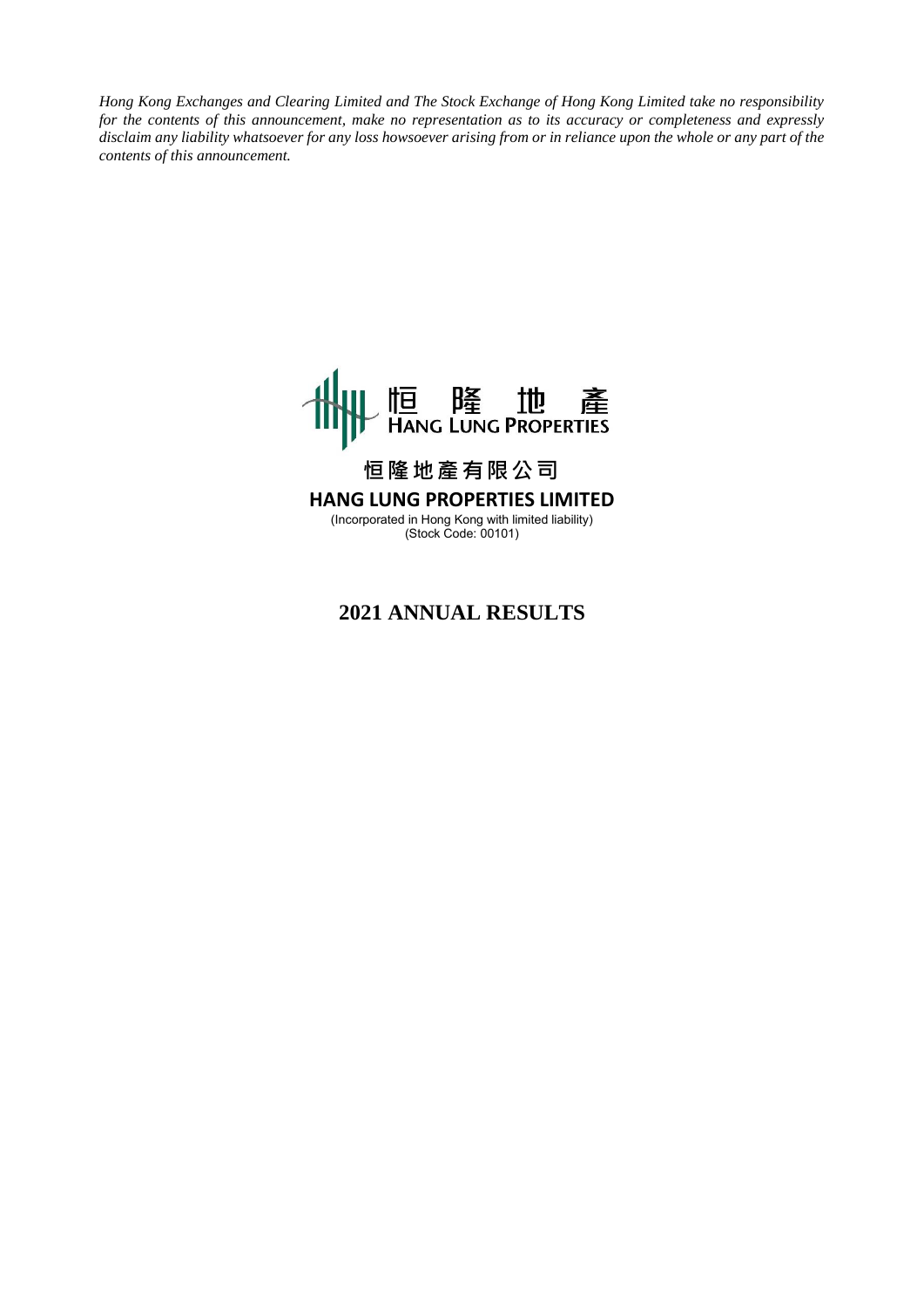

# **CONTENTS**

|                                                       | Page |
|-------------------------------------------------------|------|
| <b>Financial Highlights</b>                           |      |
| <b>Review of Operations</b>                           | 2    |
| <b>Consolidated Financial Statements</b>              | 20   |
| <b>Notes to the Consolidated Financial Statements</b> | 23   |
| <b>Other Information</b>                              | 32   |
| <b>Glossary</b>                                       | 34   |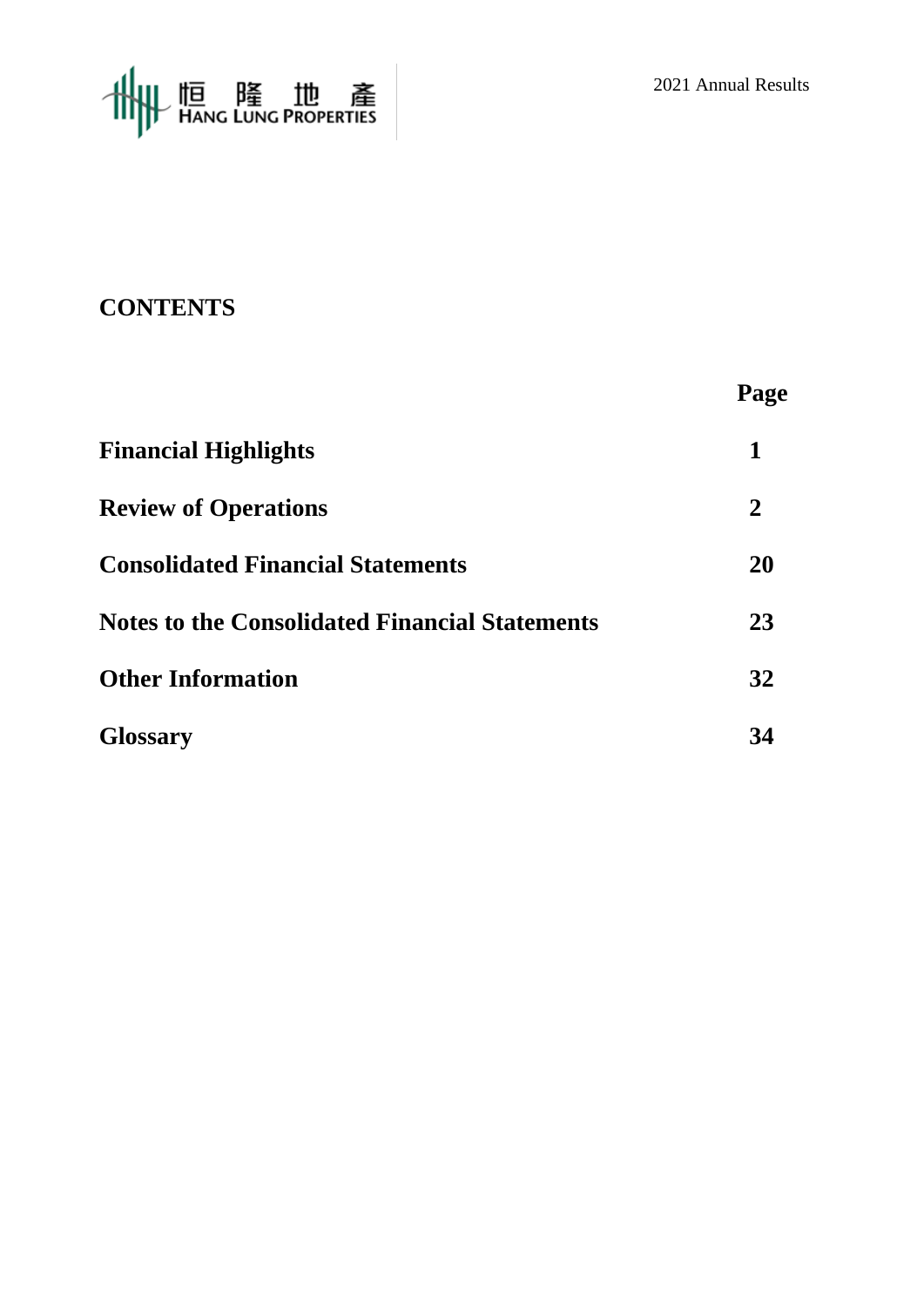



# **FINANCIAL HIGHLIGHTS**

*in HK\$ Million (unless otherwise stated)*

#### **RESULTS**

|                                                                                           | 2021            |                 | 2020                    |          |               |                         |
|-------------------------------------------------------------------------------------------|-----------------|-----------------|-------------------------|----------|---------------|-------------------------|
|                                                                                           | <b>Property</b> | <b>Property</b> |                         | Property | Property      |                         |
|                                                                                           | Leasing         | <b>Sales</b>    | <b>Total</b>            | Leasing  | Sales         | Total                   |
| Revenue                                                                                   | 10,321          |                 | 10,321                  | 8,911    | 62            | 8,973                   |
| - Mainland China                                                                          | 6,939           |                 | 6,939                   | 5,277    | $\frac{1}{2}$ | 5,277                   |
| - Hong Kong                                                                               | 3,382           |                 | 3,382                   | 3,634    | 62            | 3,696                   |
| <b>Operating profit/(loss)</b>                                                            | 7,462           | (91)            | 7,371                   | 6,437    | 44            | 6,481                   |
| - Mainland China                                                                          | 4,693           | (38)            | 4,655                   | 3,468    | (8)           | 3,460                   |
| - Hong Kong                                                                               | 2,769           | (53)            | 2,716                   | 2,969    | 52            | 3,021                   |
| Underlying net profit/(loss) attributable to<br>shareholders                              | 4,430           | (65)            | 4,365                   | 4,164    | 37            | 4,201                   |
| Net decrease in fair value of                                                             |                 |                 |                         |          |               |                         |
| properties attributable to shareholders                                                   | (497)           |                 | (497)                   | (6,772)  |               | (6,772)                 |
| Net profit/(loss) attributable to shareholders                                            | 3,933           | (65)            | 3,868                   | (2,608)  | 37            | (2,571)                 |
|                                                                                           |                 |                 | At December 31,<br>2021 |          |               | At December 31,<br>2020 |
| Shareholders' equity                                                                      |                 |                 | 141,719                 |          |               | 138,295                 |
| Net assets attributable to shareholders per share (HK\$)                                  |                 |                 | \$31.5                  |          |               | \$30.7                  |
| <b>Earnings and Dividends (HK\$)</b>                                                      |                 |                 |                         |          |               |                         |
|                                                                                           |                 |                 | 2021                    |          |               | 2020                    |
| Earnings/(loss) per share                                                                 |                 |                 |                         |          |               |                         |
| - Based on underlying net profit attributable to shareholders                             |                 |                 | \$0.97                  |          |               | \$0.93                  |
| - Based on net profit/(loss) attributable to shareholders                                 |                 |                 | \$0.86                  |          |               | $(\$0.57)$              |
| Dividends per share                                                                       |                 |                 | \$0.78                  |          |               | \$0.76                  |
| - Interim                                                                                 |                 |                 | \$0.18                  |          |               | \$0.17                  |
| - Final                                                                                   |                 |                 | \$0.60                  |          |               | \$0.59                  |
| <b>Financial Ratios</b>                                                                   |                 |                 |                         |          |               |                         |
|                                                                                           |                 |                 | 2021                    |          |               | 2020                    |
| Payout ratio (based on net profit attributable to shareholders)                           |                 |                 |                         |          |               |                         |
| - Total                                                                                   |                 |                 | 91%                     |          |               | N/A                     |
| - Property leasing<br>- Property leasing (after deducting amount of interest capitalized) |                 |                 | 89%<br>108%             |          |               | N/A<br>N/A              |
|                                                                                           |                 |                 |                         |          |               |                         |
| Payout ratio (based on underlying net profit attributable to shareholders)                |                 |                 |                         |          |               |                         |
| - Total                                                                                   |                 |                 | 80%                     |          |               | 81%                     |
| - Property leasing                                                                        |                 |                 | 79%                     |          |               | 82%                     |
| - Property leasing (after deducting amount of interest capitalized)                       |                 |                 | 94%                     |          |               | 114%                    |
|                                                                                           |                 |                 | At December 31,<br>2021 |          |               | At December 31,<br>2020 |
| Net debt to equity ratio                                                                  |                 |                 | 24.4%                   |          |               | 21.3%                   |
| Debt to equity ratio                                                                      |                 |                 | 30.0%                   |          |               | 25.6%                   |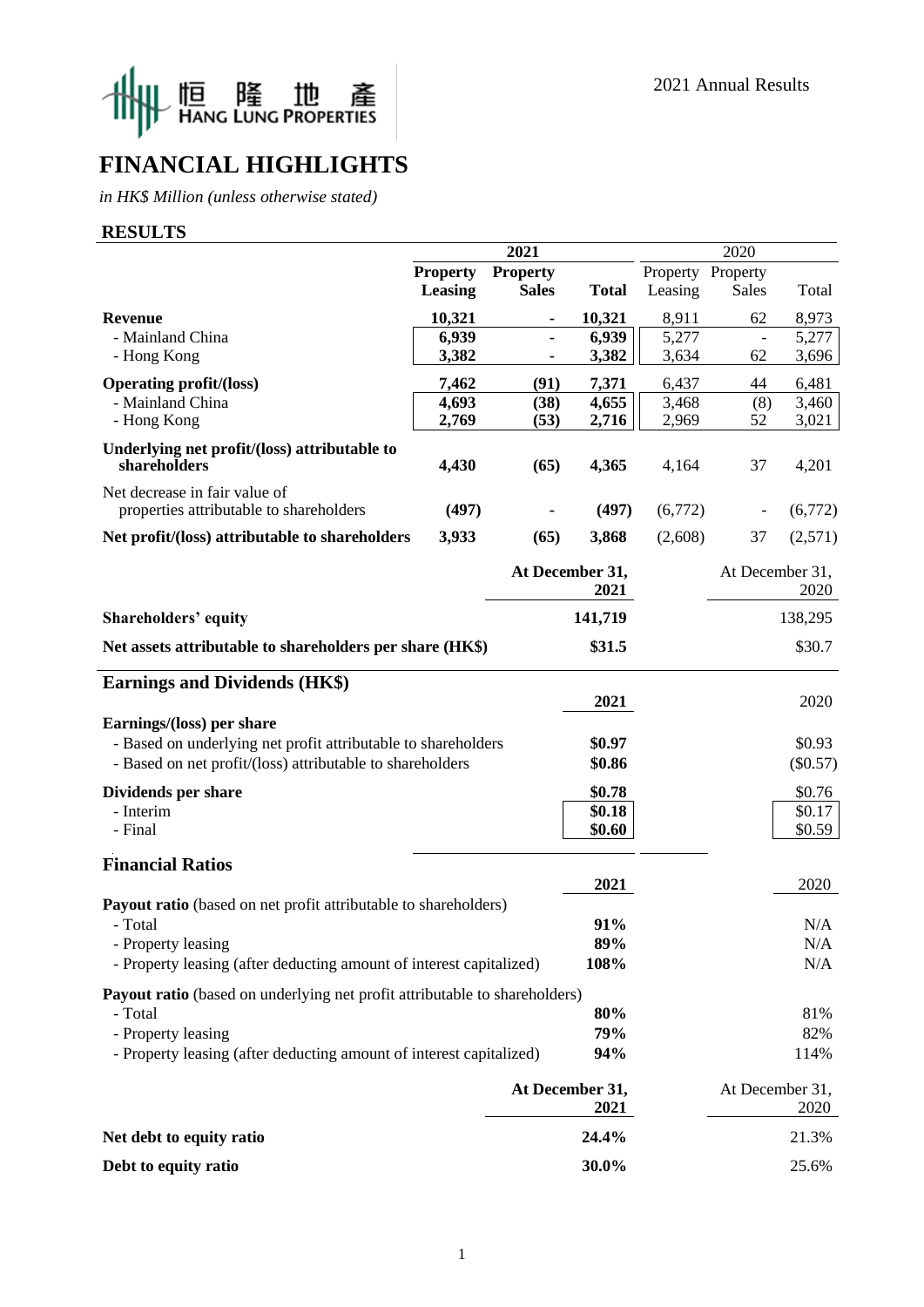

# **REVIEW OF OPERATIONS**

## **CONSOLIDATED RESULTS**

The total revenue and operating profit of Hang Lung Properties Limited (the Company) and its subsidiaries (collectively known as "Hang Lung Properties") for the year ended December 31, 2021, increased by 15% to HK\$10,321 million and 14% to HK\$7,371 million, respectively. No property sales revenue was recognized in 2021.

The underlying net profit attributable to shareholders increased by 4% to HK\$4,365 million. The underlying earnings per share correspondingly rose to HK\$0.97.

Hang Lung Properties reported a net profit attributable to shareholders of HK\$3,868 million (2020: net loss of HK\$2,571 million) when including a net revaluation loss of properties attributable to shareholders of HK\$497 million (2020: net revaluation loss of HK\$6,772 million). The corresponding earnings per share was HK\$0.86 (2020: loss per share of HK\$0.57).

|                         |                     | <b>Revenue</b>      |         |                     | <b>Operating Profit</b> |        |
|-------------------------|---------------------|---------------------|---------|---------------------|-------------------------|--------|
|                         | 2021                | 2020                | Change  | 2021                | 2020                    | Change |
|                         | <b>HK\$ Million</b> | <b>HK\$</b> Million |         | <b>HK\$ Million</b> | <b>HK\$</b> Million     |        |
| <b>Property Leasing</b> | 10,321              | 8,911               | 16%     | 7,462               | 6,437                   | 16%    |
| Mainland China          | 6,939               | 5,277               | 31%     | 4,693               | 3,468                   | 35%    |
| Hong Kong               | 3,382               | 3,634               | $-7%$   | 2,769               | 2,969                   | $-7%$  |
| <b>Property Sales</b>   |                     | 62                  | $-100%$ | (91)                | 44                      | N/A    |
| <b>Total</b>            | 10,321              | 8,973               | 15%     | 7,371               | 6,481                   | 14%    |

## *Revenue and Operating Profit*

## **DIVIDENDS**

The Board of Directors has recommended a final dividend of HK60 cents per share for 2021 (2020: HK59 cents) to be paid in cash on May 19, 2022, to shareholders whose names are listed on the register of members on May 4, 2022. Together with an interim dividend of HK18 cents per share (2020: HK17 cents), the full year dividends for 2021 amounted to HK78 cents per share (2020: HK76 cents).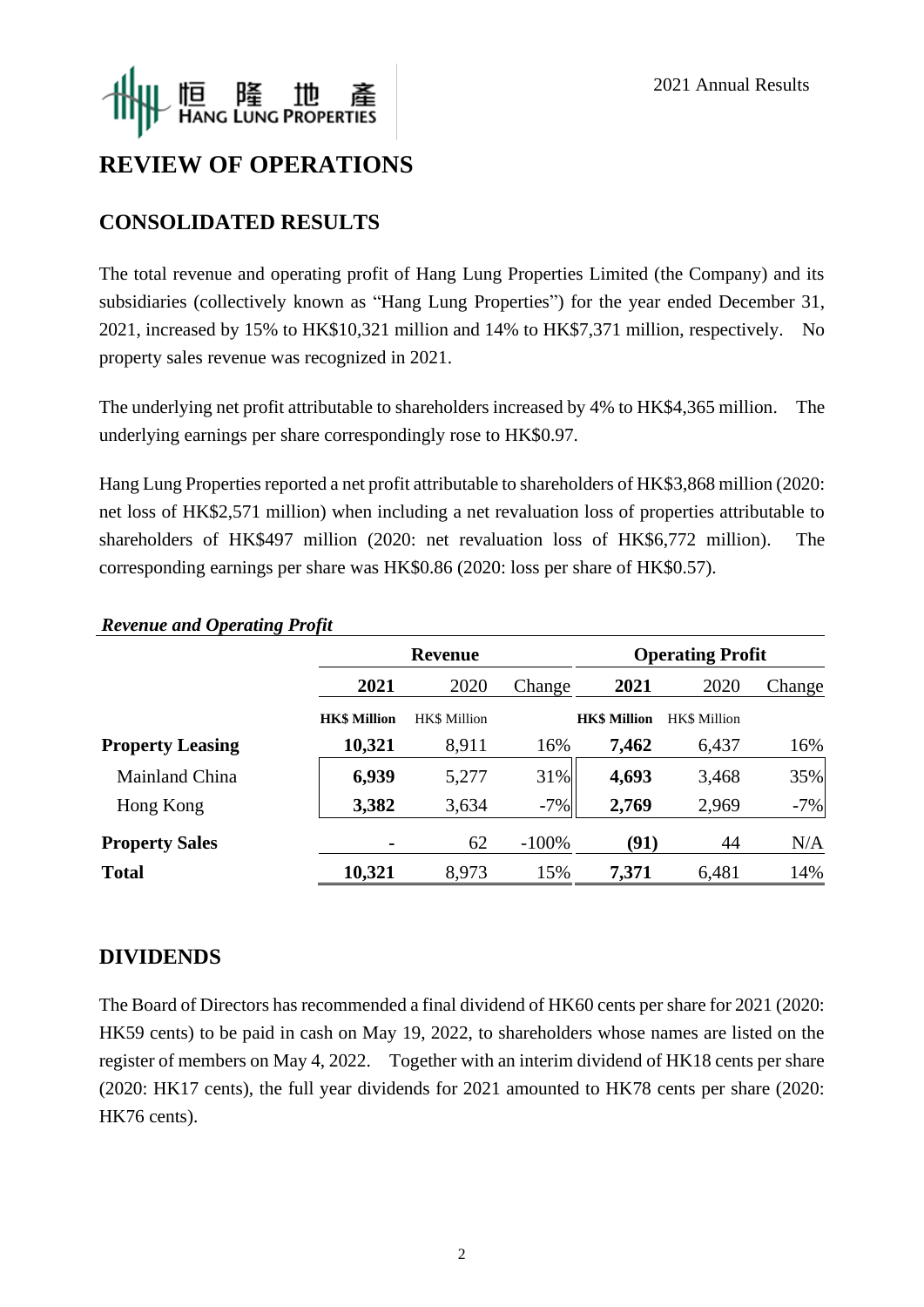

## **PROPERTY LEASING**

The overall rental revenue of Hang Lung Properties grew by 16% to HK\$10,321 million during the year. Rental revenue of our Mainland portfolio rose by 23% in Renminbi (RMB) terms and 31% in HKD terms, more than offsetting the 7% decline of our Hong Kong portfolio.

On the Mainland, the retail market sentiment continued to improve in 2021 despite sporadic resurgences of COVID-19 cases in certain provinces during the year. On the strength of our luxury malls' strong performance, the rental revenue of the malls jumped 25% in RMB terms yearon-year.

In Hong Kong, COVID-19 continues to cast a shadow over economic recovery with travel restrictions and social distancing measures in effect throughout the reporting year. Prior to recent Omicron outbreak, the retail market had gradually picked up since May 2021. In 2021, our tenant sales rose by 9%, with a much reduced level of rent relief needed as the year progressed.

#### **Mainland China**<sup>1</sup>

|                                  | <b>Revenue</b><br>(RMB Million) |       |        |  |
|----------------------------------|---------------------------------|-------|--------|--|
|                                  | 2021                            | 2020  | Change |  |
| Malls                            | 4,662                           | 3,731 | 25%    |  |
| Offices                          | 1,001                           | 864   | 16%    |  |
| Hotel                            | 94                              | 80    | 18%    |  |
| <b>Total</b>                     | 5,757                           | 4,675 | 23%    |  |
| Total in HK\$ Million equivalent | 6,939                           | 5,277 | 31%    |  |

#### *Property Leasing – Mainland China Portfolio*

Overall rental revenue and operating profit surged by 23% and 27% in RMB terms or rose 31% and 35% in HKD terms, respectively. All segments reported double-digit revenue growth yearon-year. The overall rental margin achieved 68%.

When excluding the rental contributions from the Heartland 66 office tower and mall in Wuhan, which opened in November 2020 and March 2021, respectively, revenue increased by 19% compared to a year ago; revenue in the second half of 2021 grew 6% against the first half of 2021.

<sup>&</sup>lt;sup>1</sup> Percentage changes pertaining to the mainland China portfolio are expressed in RMB terms unless otherwise specified.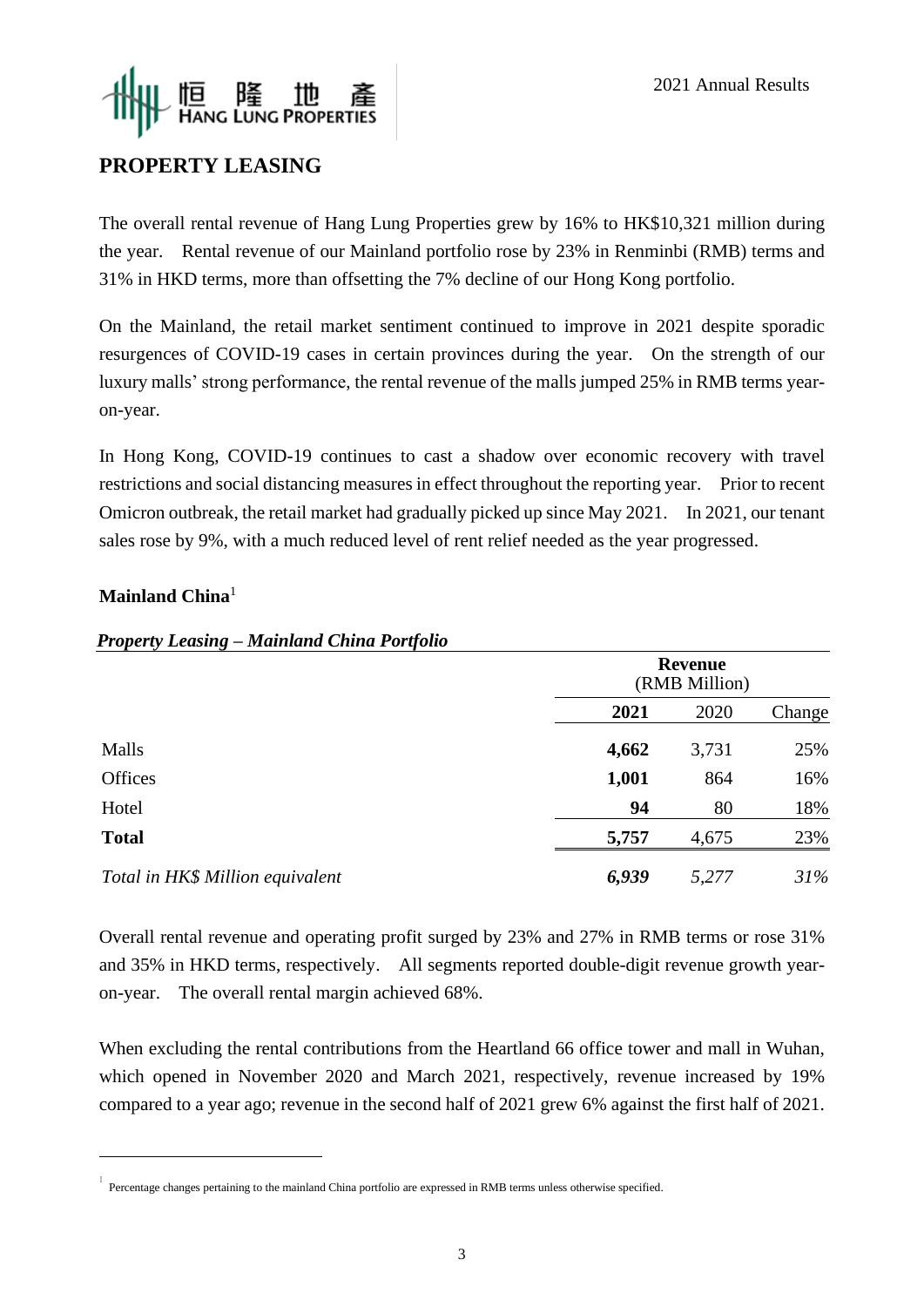

## ⚫ *Malls*

The mall portfolio recorded revenue growth of 25% year-on-year. Revenue of luxury-positioned malls surged by 30%, while revenue of sub-luxury malls rose by 2%.

| Property Leasing – Mainiana Unina Mail Portfolio |               |                |        |                       |      |
|--------------------------------------------------|---------------|----------------|--------|-----------------------|------|
|                                                  |               | <b>Revenue</b> |        | <b>Year-End</b>       |      |
| <b>Name of Mall and City</b>                     | (RMB Million) |                |        | <b>Occupancy Rate</b> |      |
|                                                  | 2021          | 2020           | Change | 2021                  | 2020 |
| <b>Luxury malls</b>                              |               |                |        |                       |      |
| Plaza 66, Shanghai                               | 1,782         | 1,426          | 25%    | 100%                  | 99%  |
| Grand Gateway 66, Shanghai                       | 1,163         | 984            | 18%    | 100%                  | 98%  |
| Forum 66, Shenyang                               | 106           | 95             | 12%    | 90%                   | 89%  |
| Center 66, Wuxi                                  | 373           | 267            | 40%    | 98%                   | 96%  |
| Olympia 66, Dalian                               | 164           | 136            | 21%    | 87%                   | 77%  |
| Spring City 66, Kunming                          | 269           | 183            | 47%    | 97%                   | 91%  |
| Heartland 66, Wuhan <sup>#</sup>                 | 153           |                | N/A    | 84%                   | N/A  |
|                                                  | 4,010         | 3,091          | 30%    |                       |      |
| <b>Sub-luxury malls</b>                          |               |                |        |                       |      |
| Palace 66, Shenyang                              | 179           | 175            | 2%     | 90%                   | 88%  |
| Parc 66, Jinan                                   | 305           | 297            | 3%     | 93%                   | 94%  |
| Riverside 66, Tianjin                            | 168           | 168            |        | 86%                   | 76%  |
|                                                  | 652           | 640            | 2%     |                       |      |
| <b>Total</b>                                     | 4,662         | 3,731          | 25%    |                       |      |

## *Property Leasing – Mainland China Mall Portfolio*

# Opened in March 2021

The retail market for high-end products remains robust and optimistic. All of our luxury malls enjoyed double-digit revenue growth, with year-on-year tenant sales growth in these malls ranging from 33% to 89%. In particular, the revenue of Olympia 66 in Dalian in the second half of 2021 increased by 45% versus the first half of 2021, following its transformation into a luxury-led mall. Comparing the second half of 2021 against the same period in 2020, the total tenant sales of our luxury malls grew by 21% despite the high base.

Our sub-luxury malls had a relatively moderate performance with year-on-year growth of 2%, reflecting the uneven impact of the pandemic on different market segments. The performance was also affected by resurgences of COVID-19 cases in their respective cities.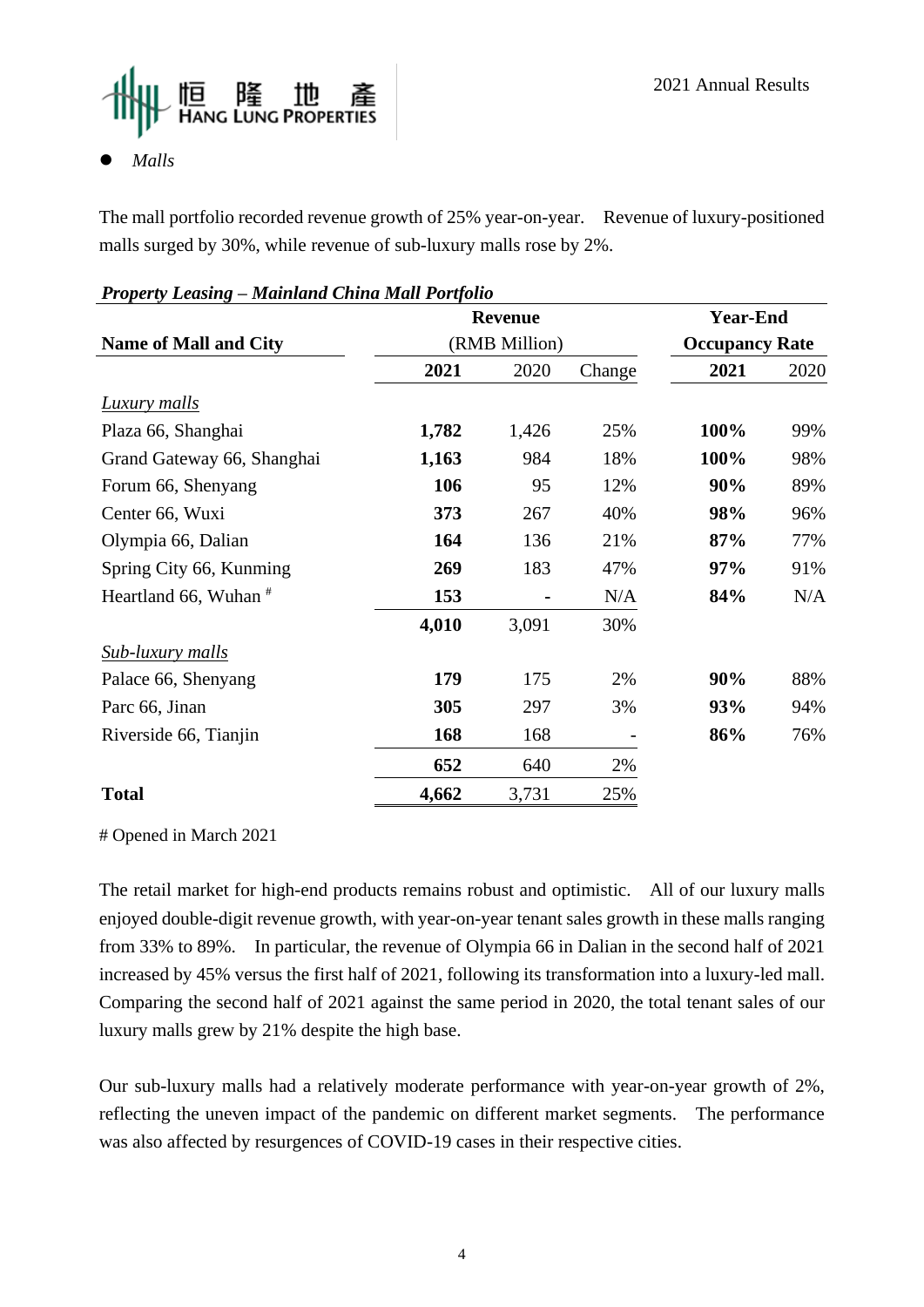

#### Luxury malls

The **Plaza 66** mall in Shanghai achieved another year of outstanding performance. Revenue grew 25% year-on-year, primarily driven by increases in turnover rents and favorable rental reversions. Tenant sales advanced by 37%, and an exciting line-up of promotions and events, including the Home to Luxury Party held in November 2021, took place throughout the year to stimulate growth. HOUSE 66, our customer relationship management (CRM) program continued to provide our loyal customers with diverse and personalized services and prestigious offerings. These efforts have offered unparalleled customer experience and successfully captured the upswing in luxury sales and converted them into solid growth in tenant sales and rental revenue and profit.

The **Grand Gateway 66** mall in Shanghai continued to benefit from the Asset Enhancement Initiative (AEI) completed in 2020. A league of premium brands has been introduced to fortify the mall's luxury content making it the regional lifestyle center in Shanghai. Revenue increased by 18% year-on-year with a 56% surge in tenant sales.

Revenue and tenant sales of the **Forum 66** mall in Shenyang increased by 12% and 33%, respectively, against last year despite several COVID-19 resurgences. Effective marketing campaigns, including compelling sales-driven HOUSE 66 events and incentives for loyal customers, were implemented throughout the year. Cross-trade promotions between Forum 66, Palace 66 in Shenyang, and Conrad Shenyang were launched to enhance awareness of the Hang Lung brand.

The **Center 66** mall in Wuxi delivered 40% more revenue against last year, benefiting from the continued migration of luxury brands to the mall from other shopping centers in the city. Tenant sales soared by 77%. The landmark status and luxurious position of the mall have further entrenched with a variety of premium brands and unique experiential offerings. More compelling promotional campaigns and fine-tunning of tenancy profile have been planned for sustainable growth in revenue and profit.

**Olympia 66** in Dalian was successfully transformed into a luxury-led mall during the reporting year. A strategically calibrated tenant mix helped create several well-defined zones housing high-end luxury, trendy lifestyle, sportswear, and food & beverage tenants. Many top-tier brands commenced businesses in the mall during the second half of 2021. The mall's curated shopping experience has appealed to lifestyle-focused and brand-savvy customers. Compared with last year, revenue and tenant sales jumped by 21% and 89%, respectively. In April 2021, a passenger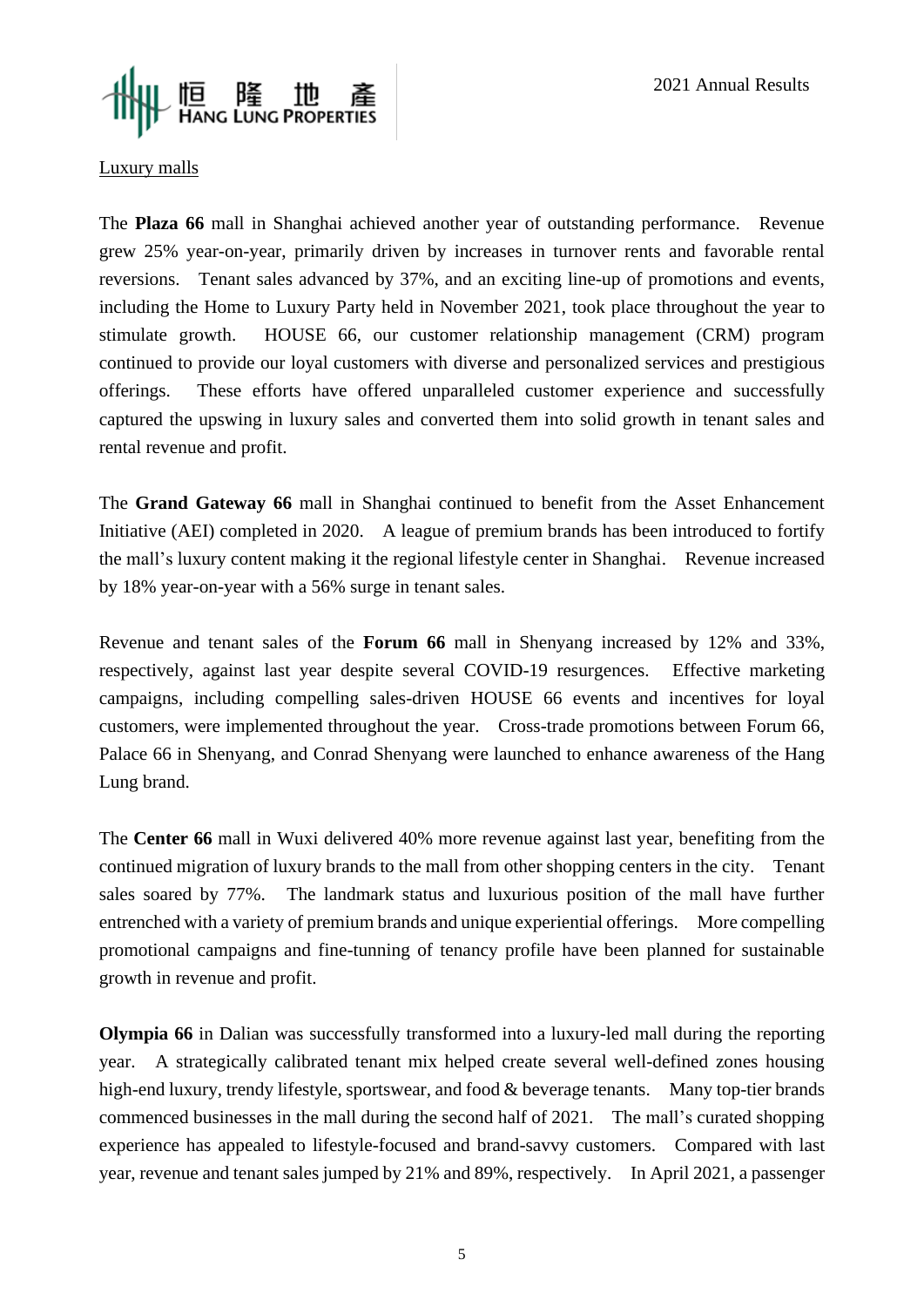

subway connecting the mall to a metro station on Line 2 was opened, adding convenience and bringing another stream of foot traffic.

The **Spring City 66** mall in Kunming generated 47% more revenue by capturing higher turnover rents through strong tenant sales and achieving positive rental reversion. The increasing popularity and success of our marketing campaigns and HOUSE 66 attracted more brands to us during the year. As the year progressed, numerous international brands established flagship or pop-up stores in our mall, including some first-in-Kunming luxury labels. The mall was almost fully let at the end of the year.

Our tenth mall on the Mainland, **Heartland 66** in Wuhan, opened for business in March 2021. Located on Jinghan Avenue in the bustling Qiaokou District—the commercial and business heart of Wuhan with mass transit railway accessibility—the mall's prime location ensures high connectivity and footfall. Performance has already exceeded expectations, with revenue reaching RMB153 million and tenant sales of almost RMB1 billion in less than ten months of operations. More than 250 brands were recruited, comprising a good mix of top-notch brands and tenants. Among them were notable brands making their debut in Wuhan. The mall's occupancy rate reached 84% by the end of the year.

#### Sub-luxury malls

Despite sluggish retail market sentiment owing to tightened social distancing measures following resurgences of COVID-19 cases in northern China, **Palace 66** in Shenyang recorded a respectable growth of 2% in revenue and 11% in tenant sales. Occupancy rose two points to 90%. We seized the opportunity to refresh and refine the tenant mix of Palace 66 by replacing nonperforming tenants with more competitive and unique brands.

**Parc 66** in Jinan recorded mild revenue growth of 3%. In pursuit of revitalizing the mall upon the tenth anniversary of its business operations, a three-year AEI began in June 2021 to uplift its positioning and further enrich its luxury content. Despite the ongoing AEI, tenant sales rose by 20% due to strong local demand for luxury items and the phased scheduling of renovation works during non-operating hours. The affected areas will re-open in stages starting from mid-2022. Leveraging our experience with major AEI programs in Shanghai, the thoroughly planned AEI at Parc 66 will strengthen the mall's long-term competitiveness and profitability.

Revenue from **Riverside 66** in Tianjin stayed flat compared to last year, and tenant sales was 28% higher. The mall expanded its offerings in 2021 by introducing popular brands in a spectrum of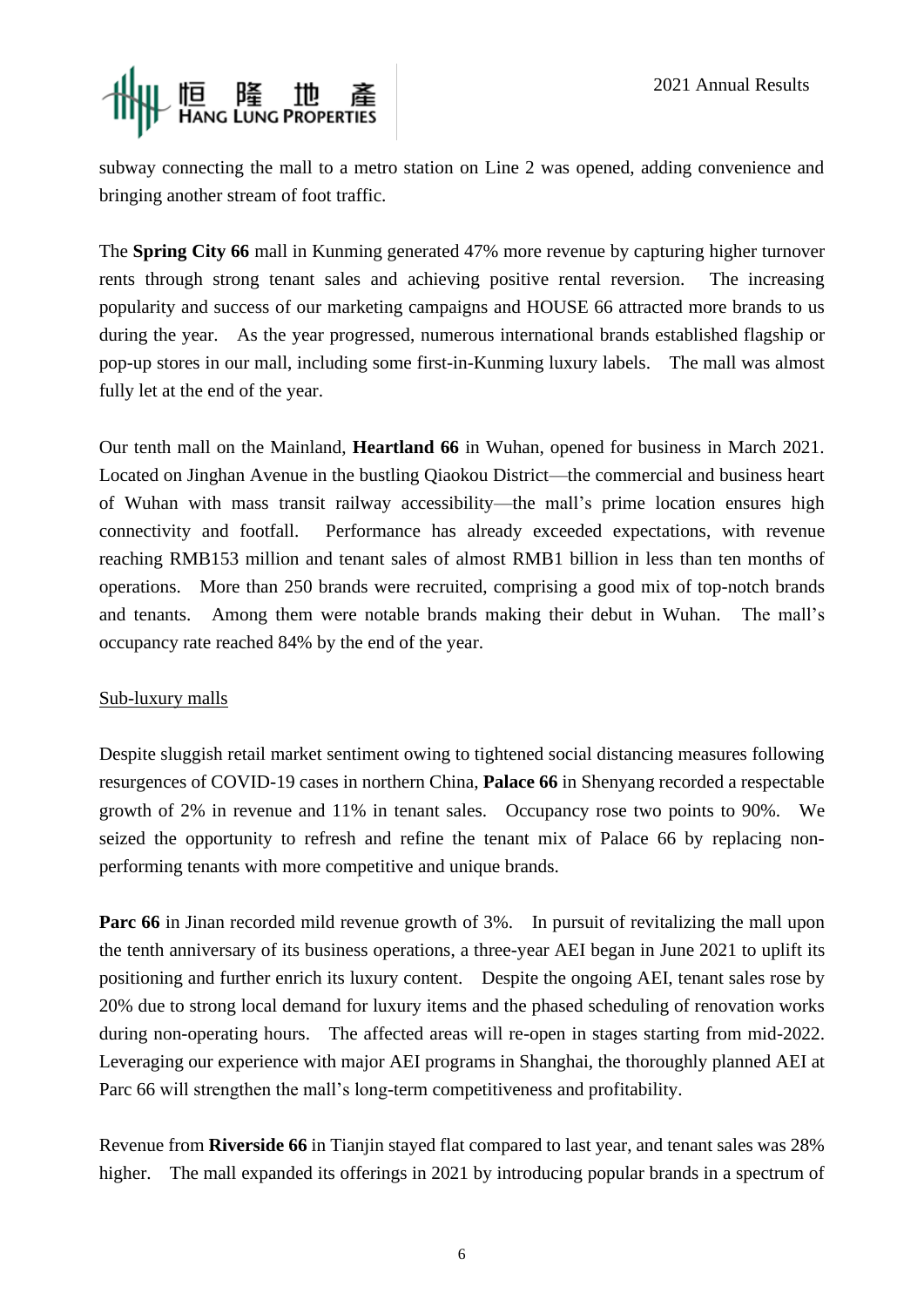

products and services, including fashion and accessories, sportswear, and food & beverage.

⚫ *Offices*

The revenue of our office portfolio on the Mainland continued to be a stable and resilient income stream. It accounts for 17% of our total Mainland rental revenue. The total revenue increased by 16% as the occupancy rates of our three new towers that opened in 2019 and 2020 continued to rise. When excluding the effects of these new towers, our office portfolio generated organic revenue growth of 4% in a challenging market environment.

| $\Gamma$ roperty Leasing – Mainiana Unina Office Fortfolio |                                 |      |          |                                          |      |  |
|------------------------------------------------------------|---------------------------------|------|----------|------------------------------------------|------|--|
|                                                            | <b>Revenue</b><br>(RMB Million) |      |          | <b>Year-End</b><br><b>Occupancy Rate</b> |      |  |
| <b>Name of Office and City</b>                             |                                 |      |          |                                          |      |  |
|                                                            | 2021                            | 2020 | Change   | 2021                                     | 2020 |  |
| Plaza 66, Shanghai                                         | 629                             | 606  | 4%       | 97%                                      | 93%  |  |
| Forum 66, Shenyang                                         | 132                             | 124  | 6%       | 92%                                      | 90%  |  |
| Center 66, Wuxi <sup>(a)</sup>                             | 113                             | 96   | 18%      | 88%                                      | 72%  |  |
| Spring City 66, Kunming (b)                                | 81                              | 37   | 119%     | 71%                                      | 41%  |  |
| Heartland 66, Wuhan $(c)$                                  | 46                              | 1    | 45 times | 57%                                      | 15%  |  |
|                                                            | 1,001                           | 864  | 16%      |                                          |      |  |

## *Property Leasing – Mainland China Office Portfolio*

(a) Center 66 Office Tower 2 in Wuxi opened in August 2019

(b) Spring City 66 Office Tower in Kunming opened in August 2019

(c) Heartland 66 Office Tower in Wuhan opened in November 2020

Despite increasing market competition, income from the two world-class office towers at **Plaza 66** in Shanghai increased slightly by 4% with a high occupancy rate and positive rental reversions. A wave of relocations and tenant expansions from the technology, media, telecommunications, finance, and pharmaceutical sectors introduced new demand for prime office space.

The office tower at **Forum 66** in Shenyang recorded a revenue growth of 6%, while the occupancy rate climbed to 92%. Despite significant supply of new office spaces in Shenyang, Forum 66 retained its market leadership by leveraging its top-graded design, build quality, prestigious location, and premium management services.

Driven by new tenants relocating from competing buildings and the internal expansions of existing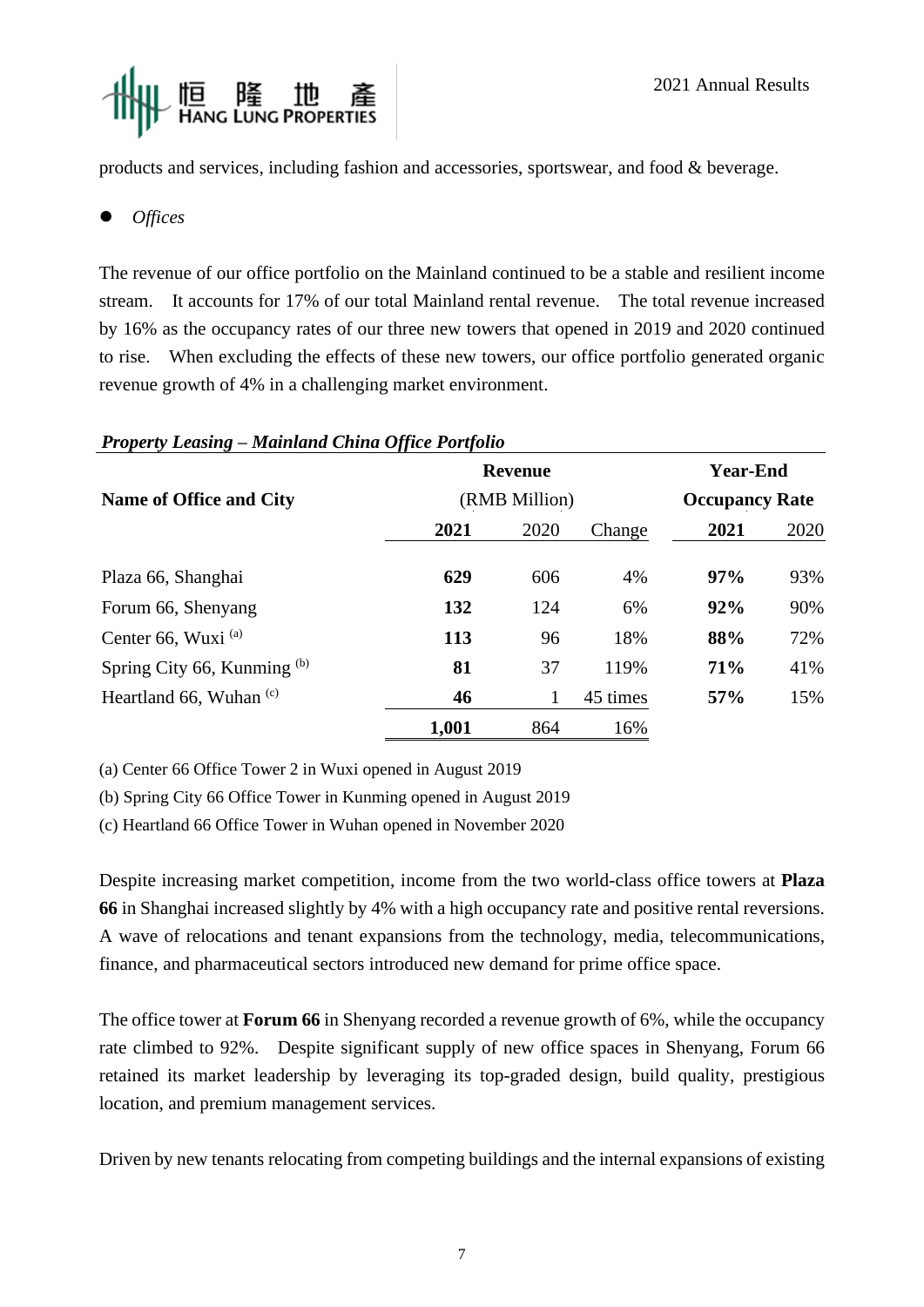

tenants, the total income of the two office towers at **Center 66** in Wuxi advanced by 18%, while the overall occupancy rate rose by 16 points to 88%. Our first branded and self-operated multifunctional workspace, HANGOUT, continued to receive positive feedback from our tenants since its launch in 2020. The enhanced offering of this agile workspace attracted small-sized tenants of excellent caliber and further improved the occupancy rate.

Revenue from the two-year old office tower at **Spring City 66** in Kunming surged by 119% as the occupancy rate jumped 30 points to 71%. We accelerated the leasing pace by offering modular offices with high-standard fit-outs and furnishings. Despite ample office supply in Kunming, top-tier tenants chose Spring City 66 because of its prime location, premium facilities and valueadded services.

**Heartland 66** in Wuhan, the seventh office tower in our Mainland portfolio, commenced operations in November 2020. Rental revenue during the year reached RMB46 million with the year-end occupancy rate at 57%. The increasing popularity of Heartland 66 has already gained the property landmark status in Wuhan.

⚫ *Hotel*

Conrad Shenyang demonstrated resilience despite international border restrictions and sporadic resurgences of COVID-19 cases in northern China. Revenue grew 18% to RMB94 million during the year. Room sales and food & beverage income gradually improved after the resumption of domestic travel and business conferences.

## **Hong Kong**

Market sentiment in Hong Kong was improving throughout much of 2021 until concerns over the recent Omicron outbreak. In 2021, although the border remained closed for the whole year and social distancing measures continued, the government's electronic Consumption Voucher Scheme and various marketing campaigns by businesses, such as our "Go Shopping!" Rewards Program, stimulated the retail activities. Against such backdrop, full-year revenue retreated 7% to HK\$3,382 million, with the year-on-year revenue fall in the second half reduced to 1% compared with a 12% decline in the first half. Overall, the operating profit for the year receded by 7% to HK\$2,769 million, and the rental margin remained steady at 82%.

We took a more sales-driven approach in supporting our tenants as market sentiment continued to improve over time. The launch of the "hello Hang Lung Malls Rewards Program" along with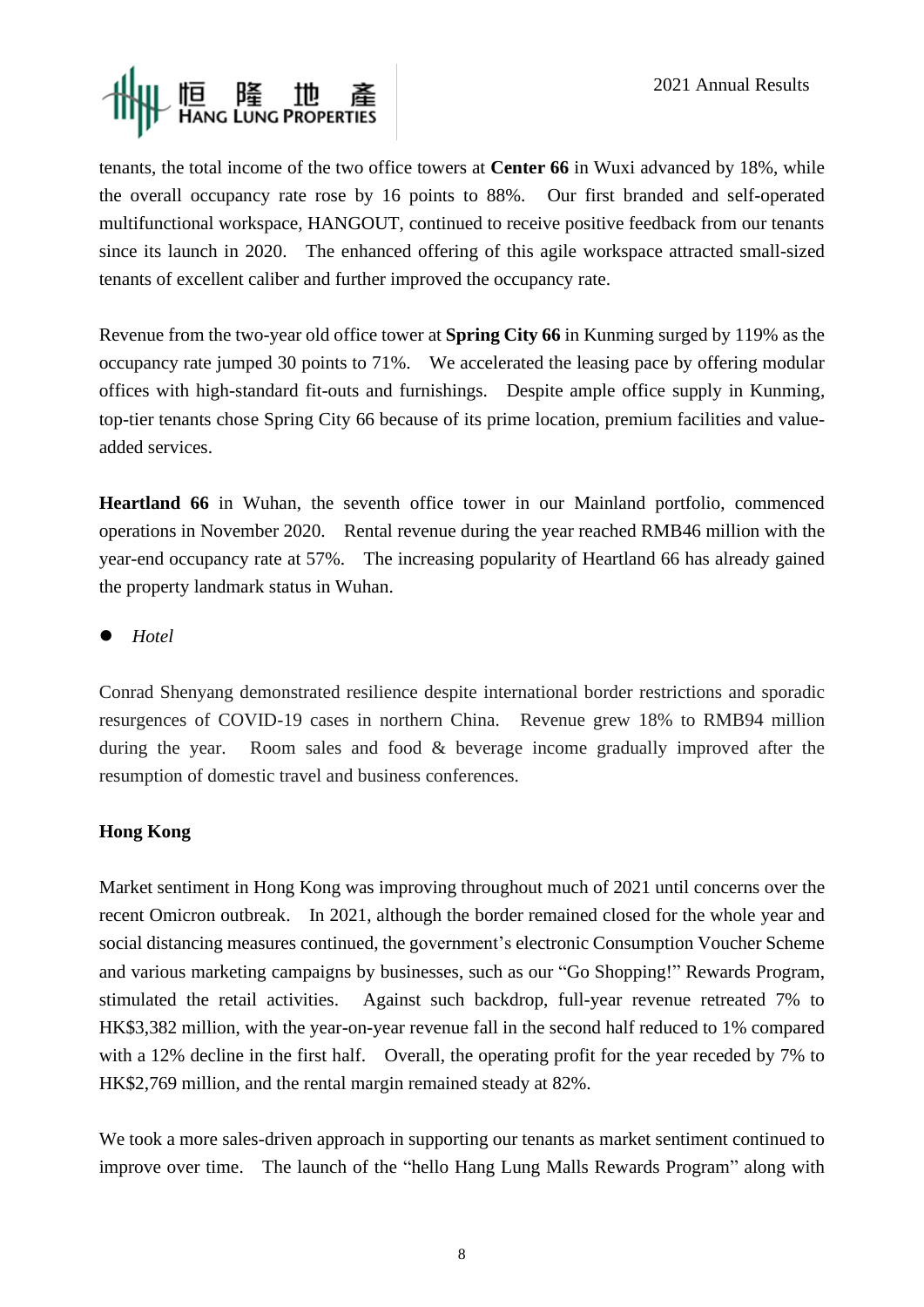

the Hang Lung Malls App in March 2021 allowed us to better engage our customers and take the shopping experience to new heights. Through the Hang Lung Malls App, the "Go Shopping!" Rewards Program was launched in the second half of 2021 and stimulated tenant sales and footfall. In 2021, we also introduced initiatives worth HK\$27 million in support of the government's COVID-19 vaccination drive. The campaign included free e-shopping coupons offered via the Hang Lung Malls App to members who were fully vaccinated by the end of September 2021. The majority of our tenants greatly supported our initiatives to bolster the vaccination drive. Tenant sales in 2021 rose 9% against 2020 with the second half generating year-on-year growth of 16%.

Properties located in Causeway Bay and Mongkok, as well as Peak Galleria, remained under pressure due to their exposure to tourism. Tenants of specific trades, such as cinemas, gyms, and restaurants, were more directly affected by social distancing measures imposed by the government.

|                                   |                | <b>Revenue</b> |        | <b>Year-End</b>       |      |  |
|-----------------------------------|----------------|----------------|--------|-----------------------|------|--|
|                                   | (HK\$ Million) |                |        | <b>Occupancy Rate</b> |      |  |
|                                   | 2021           | 2020           | Change | 2021                  | 2020 |  |
| Retail                            | 1,983          | 2,139          | $-7\%$ | 97%                   | 97%  |  |
| <b>Offices</b>                    | 1,157          | 1,232          | $-6%$  | 87%                   | 88%  |  |
| Residential & Serviced Apartments | 242            | 263            | $-8\%$ | 72%                   | 56%  |  |
| <b>Total</b>                      | 3,382          | 3,634          | $-7%$  |                       |      |  |

#### *Property Leasing – Hong Kong Portfolio*

#### ⚫ *Retail*

Revenue from our Hong Kong retail portfolio decreased by 7% to HK\$1,983 million.

The **Causeway Bay portfolio** recorded a 14% drop in revenue due to inevitable negative rental reversions amid the absence of tourists. However, by introducing trades focused on domestic consumption, the occupancy rate reached 100% at the end of 2021, providing a solid foundation for future rental growth.

Our **Mongkok portfolio** posted a 17% rental drop caused by negative rental reversions. Although the former three-story anchor tenant at Gala Place vacated in late 2020, we were able to maintain full occupancy by the opening of the leading global athletic footwear brand Foot Locker, a new AEON STYLE concept store, and a new dining cluster in the basement.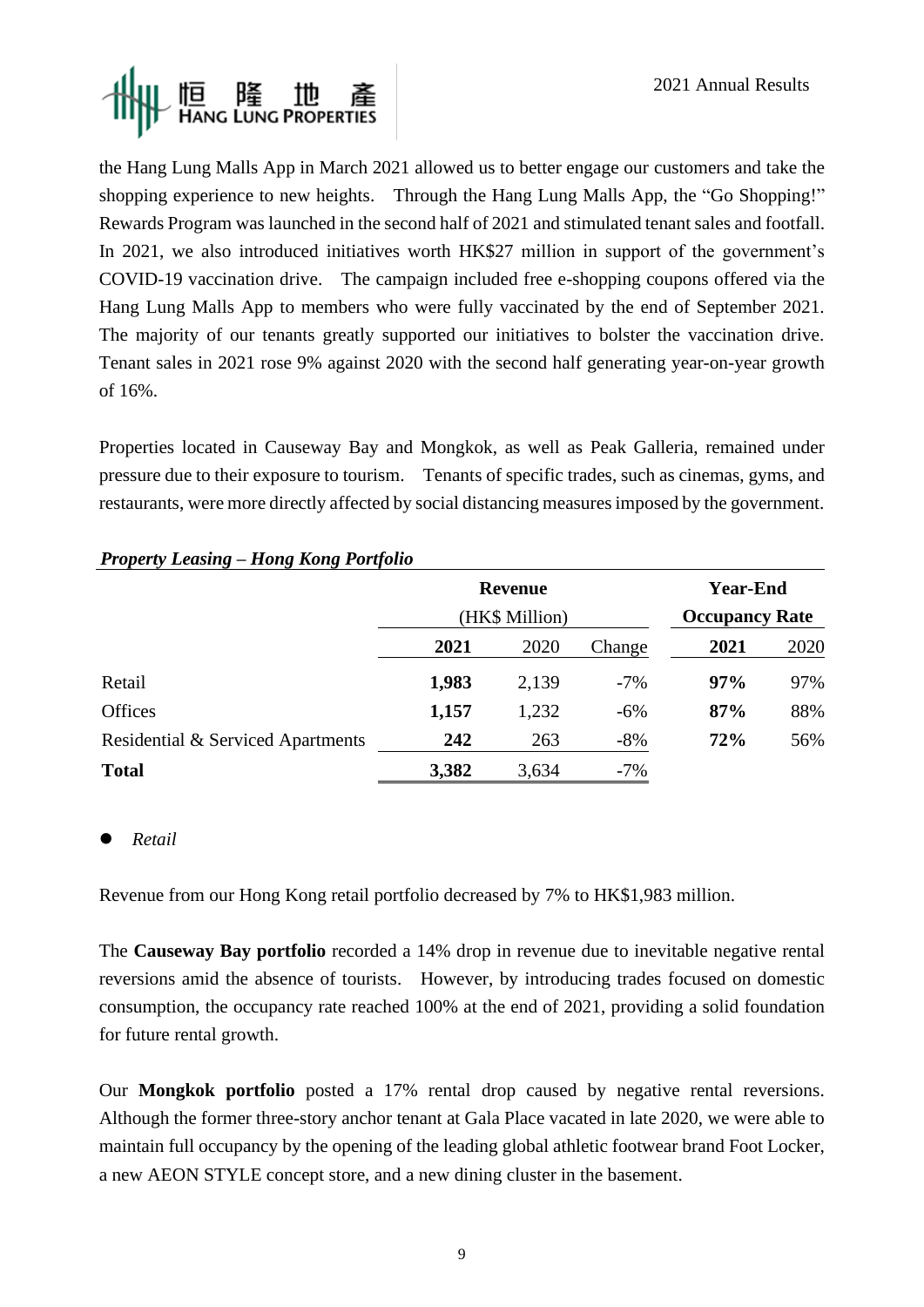

Our community malls, **Kornhill Plaza in Hong Kong East** and **Amoy Plaza in Kowloon East**, were comparatively defensive, both recording a rental decline of 4%.

## ⚫ *Offices*

Revenue declined by 6% to HK\$1,157 million due to a drop in the average occupancy rate by three points to 87% and the granting of rent relief packages.

Fashion wholesalers and travel agencies, which are major segments of our tenant mix, have suffered during the pandemic. A high proportion of business closures in these two segments resulted in a 21% drop in revenue from our offices in Causeway Bay in 2021. The rental revenue generated from our offices in Mongkok declined mildly by 1% due to negative rental reversions. The revenue of our Central portfolio fell 4% with the occupancy rate at 82% at the end of the year after an anchor tenant downsized upon lease renewal in October 2021. We have diversified the product mix and tenancy profile by offering more refurbished units and sub-divided office spaces to meet changing market demands.

## ⚫ *Residential & Serviced Apartments*

Due to stringent border restrictions and shrinking demand from expatriates, the revenue of our residential and serviced apartments segment retreated 8% from the preceding year to HK\$242 million. With a more agile leasing strategy being adopted in the second half of 2021, the occupancy rate gradually improved by 16 points to 72% at the end of the year.

## **PROPERTY SALES**

In June 2021, one house at Blue Pool Road was sold. The sales revenue and profit from this transaction will be recognized upon completion of legal assignment in the first quarter of 2022.

Pre-sale of The Aperture (皓日), a development project in Kowloon Bay located close to the MTR Kowloon Bay Station and the future East Kowloon Cultural Centre, commenced in December 2021. The project comprises 294 residential units with additional commercial areas on the podium floors. Up to December 31, 2021, 123 residential units were pre-sold at a total of HK\$1,083 million. This revenue is expected to be recognized in 2023 upon sale completion.

As such, no property sales revenue was recorded during the reporting year. The operating loss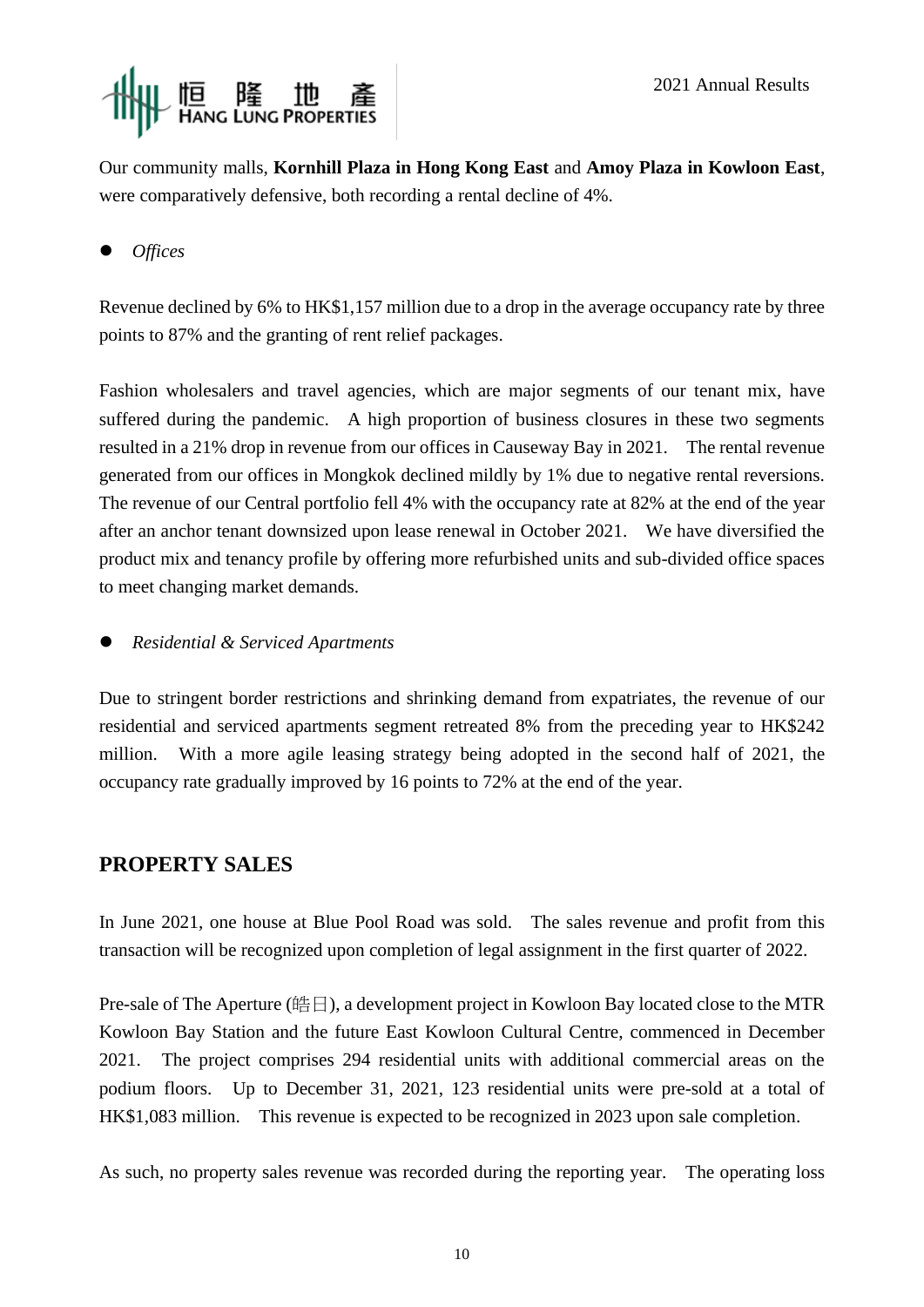

from property sales for 2021 was HK\$91 million, mainly representing the selling expenses for The Aperture (皓日), marketing expenses for Heartland Residences in Wuhan, and other operating expenditures.

We continued to seize opportunities to dispose of non-core investment properties for capital recycling. 34 car parking spaces were sold during the year, delivering total disposal gains of HK\$17 million, recognized as Other Net Income.

## **PROPERTY REVALUATION**

As of December 31, 2021, the total value of our investment properties and those under development amounted to HK\$199,855 million, including the mainland China portfolio of HK\$138,548 million and the Hong Kong portfolio of HK\$61,307 million. These properties were appraised by Savills, an independent valuer, as of December 31, 2021.

A revaluation gain of HK\$460 million was recorded (2020: loss of HK\$6,664 million).

The mainland China portfolio recorded a revaluation gain of HK\$1,750 million (2020: loss of HK\$2,529 million), a 1% increase since the valuation at the end of 2020, largely reflecting the expected growth in the luxury malls. The valuation of offices remained relatively stable.

The Hong Kong portfolio had a revaluation loss of HK\$1,290 million (2020: loss of HK\$4,135 million), representing a 2% decrease against the value as of December 31, 2020. The decline was smaller compared with the 6% drop in 2020.

After the related deferred tax and non-controlling interests, an attributable net revaluation loss of HK\$497 million was reported (2020: net revaluation loss of HK\$6,772 million).

## **PROPERTY DEVELOPMENT AND CAPITAL COMMITMENT**

The aggregated values of our projects under development for leasing and sale were HK\$22,399 million and HK\$9,765 million, respectively. These comprised mainland China projects in Wuhan, Wuxi, Kunming, Hangzhou, and Shenyang, and redevelopment projects in Hong Kong. As of the reporting date, our capital commitments for the development of investment properties amounted to HK\$19 billion.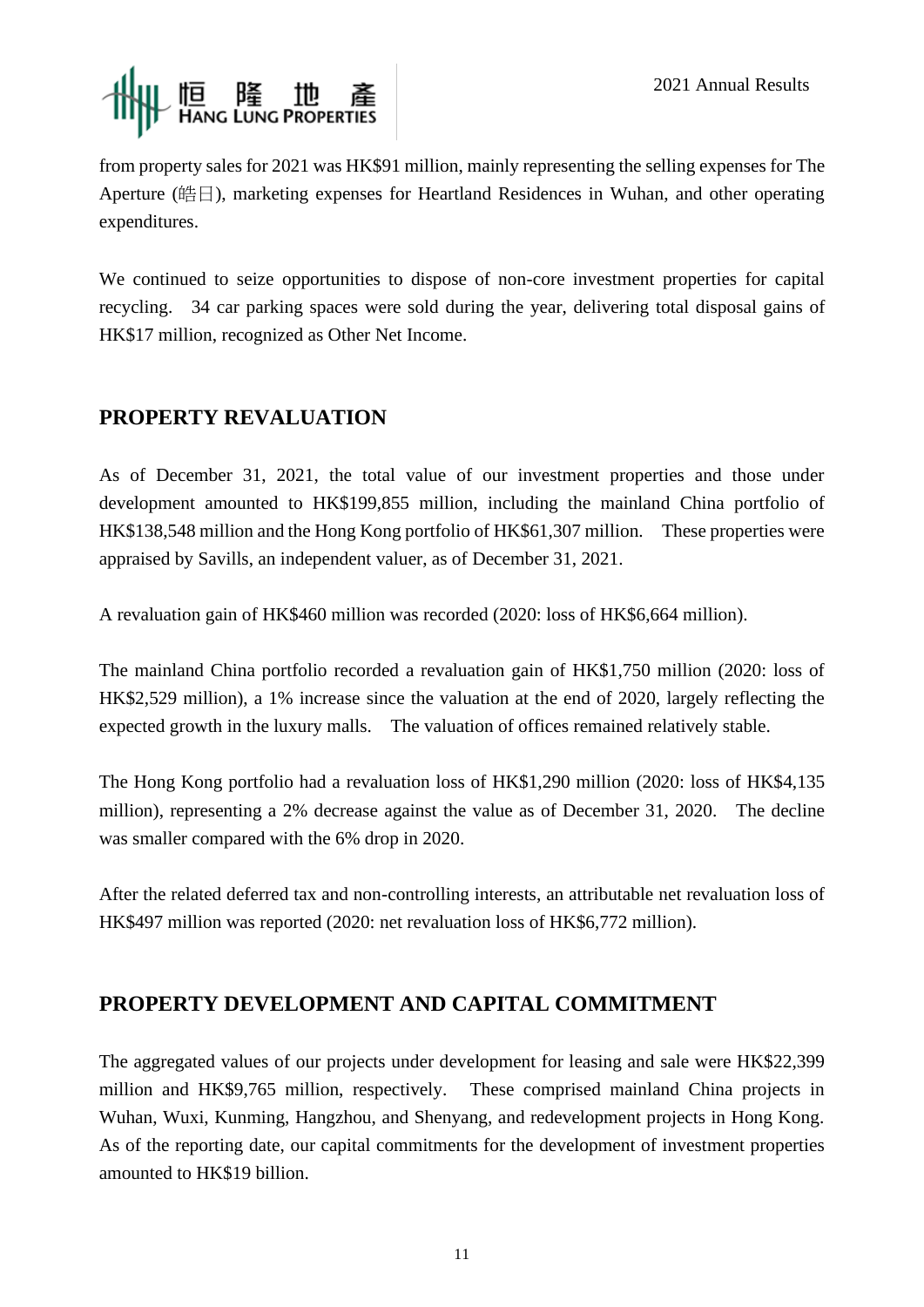

#### **Mainland China**

Heartland Residences (武漢恒隆府) in Wuhan, the inaugural project of our premium serviced residences brand on the Mainland, is situated in the immediate proximity of Heartland 66 and comprises three towers offering a total of more than 490 units. The project is scheduled for completion in phases from the second half of 2023. The pre-sale of the first batch of units is expected to commence in the first half of 2022.

**Center Residences** (無錫恒隆府) in Wuxi and an adjacent boutique hotel form the Phase 2 development of Center 66. The Residences comprise of two high-rise residential towers housing around 600 units. In addition, there will be a seven-story new-build tower plus a three-floor heritage building offering a total of 106 hotel rooms. Excavation and piling works are making good progress. The project is scheduled for completion in phases from 2024 onwards. Center Residences is expected to be launched for pre-sale from the end of 2022.

**Grand Hyatt Residences Kunming** (昆明君悅居) and **Grand Hyatt Kunming** are integral components of the remaining Spring City 66 development. The Residences sit above the hotel and house 254 apartments and three immaculate penthouses. Grand Hyatt Kunming features more than 330 guestrooms and suites. Site development kick-started following possession of the construction permit in May 2021. The pre-sale of the Residences is expected to be launched in the first half of 2023 with expected completion in phases from 2024 onwards, while the opening of the Grand Hyatt Kunming is planned for late 2023.

**Westlake 66** in Hangzhou is an integrated high-end commercial development comprising a retail podium, five Grade A office towers, and a luxurious hotel — **Mandarin Oriental Hangzhou**. The piling works are making good progress. The project is scheduled for completion in phases from 2024 onwards. Mandarin Oriental Hangzhou, featuring more than 190 premium guestrooms and suites, is slated to open in 2025.

**Forum Residences** (瀋陽恒隆府) forms part of the mixed-use Forum 66 development in Shenyang. The remaining developments of Forum 66 yield a gross floor area of more than 500,000 square meters. The master layout plan is presently in the refining stage. The project is planned for pre-sale from 2024 onwards and completion in stages from 2027 onwards.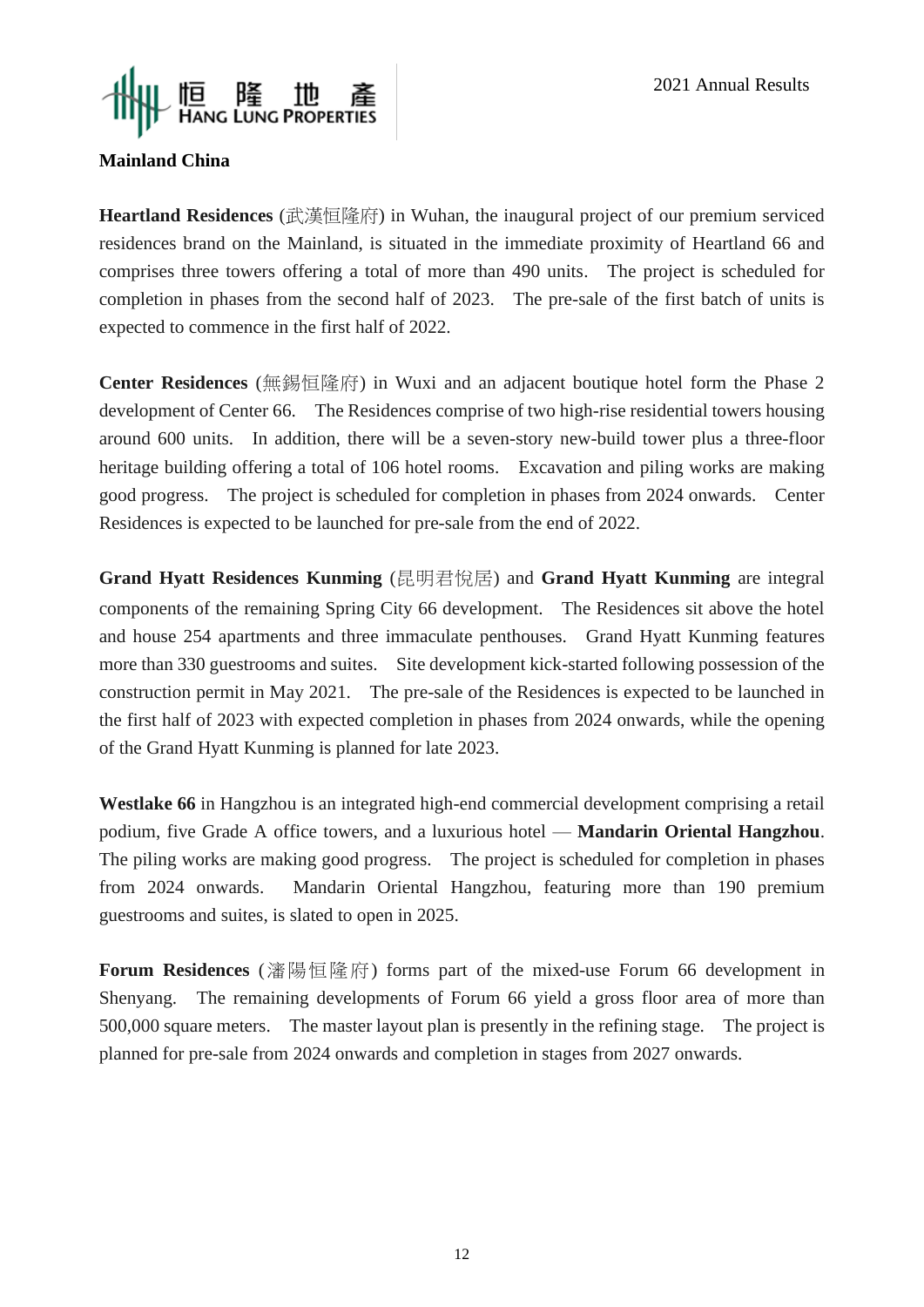

## **Hong Kong**

The pre-sale of The Aperture (皓日) was launched in December 2021. Construction is on schedule and targeted for completion in 2023.

Construction works of the Grade A office tower redevelopment at 228 Electric Road in North Point are in progress. The project is a joint development with our parent company, Hang Lung Group Limited (Hang Lung Group), inclusive of a retail area across the lower floors. Superstructure works are underway, and the project is scheduled for completion in late 2022.

The land acquisition at 37 Shouson Hill Road in the Southern District of Hong Kong Island was completed in February 2021. The land site will be re-developed into luxurious detached houses and is now in the planning stage.

## **FINANCING MANAGEMENT**

We have been maintaining an appropriate capital structure with multiple financing channels to ensure that financial resources are always available to meet operational needs and expansions. A sufficient level of standby banking facilities and other debt capital fundings has been in place to cushion Hang Lung Properties from any unexpected external economic shocks. All financial risk management, including debt refinancing, foreign exchange exposure, and interest rate volatility, is centrally managed and controlled at the corporate level.

Funding needs are closely monitored and regularly reviewed to allow a fair degree of financial flexibility and liquidity while optimizing the cost of funds. We also maintain various sources of debt financing to mitigate concentration risks.

For debt portfolio management, we focus on mitigating foreign exchange, interest rate, and refinancing risks through an appropriate mix of RMB/HKD/USD borrowings, fixed/floating-rate debts, a staggered debt repayment profile, and a diversified source of funding.

As part of our environmental, social and governance (ESG) initiatives, Hang Lung Properties continues to make more use of sustainable finance. During the year, we issued green bonds worth HK\$3.2 billion, obtained HK\$1.5 billion in green loan facilities and HK\$7 billion in sustainabilitylinked loan facilities. These are collectively referred to as sustainable finance, which now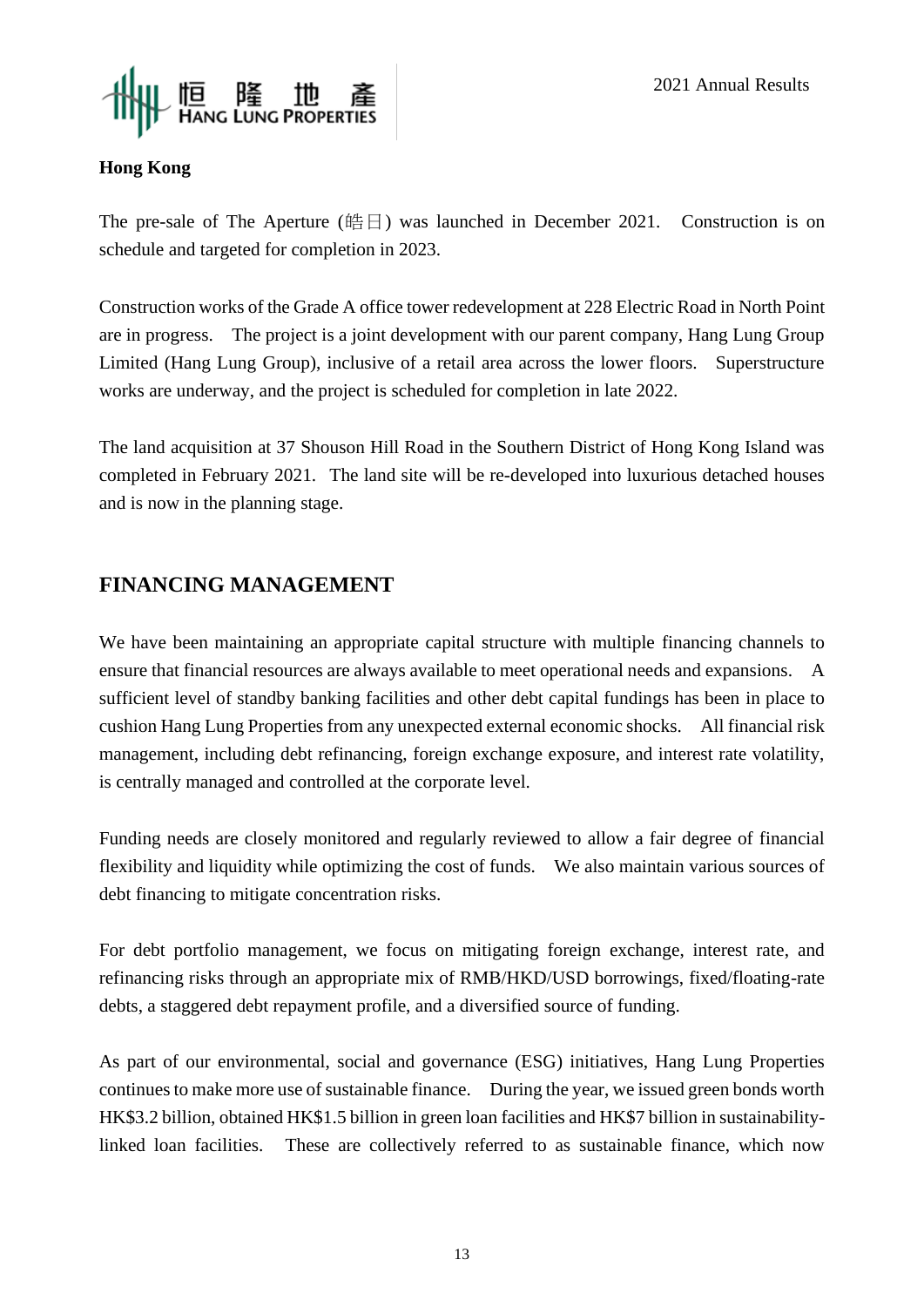

accounts for 30% of our total debts and available facilities. We have plans to increase that proportion further.

#### ⚫ *Cash Management*

Total cash and bank balances at the reporting date by currency:

|                                     | <b>At December 31, 2021</b>    |           | At December 31, 2020    |      |  |
|-------------------------------------|--------------------------------|-----------|-------------------------|------|--|
|                                     | <b>HK\$ Million</b> % of Total |           | HK\$ Million % of Total |      |  |
| Denominated in:                     |                                |           |                         |      |  |
| <b>HKD</b>                          | 5,484                          | 64%       | 2,584                   | 41%  |  |
| <b>RMB</b>                          | 2,885                          | 34%       | 3,602                   | 57%  |  |
| USD                                 | 146                            | <b>2%</b> | 133                     | 2%   |  |
| <b>Total cash and bank balances</b> | 8,515                          | 100%      | 6,319                   | 100% |  |

All deposits are placed with banks carrying strong credit ratings. The counterparty risk is routinely monitored.

## ⚫ *Debt Portfolio*

At the balance sheet date, total borrowings amounted to HK\$45,695 million (December 31, 2020: HK\$37,917 million), of which 27% was denominated in RMB to act as a natural hedge to net investments in mainland China.

Our fixed-rate borrowings primarily consist of medium-term notes (MTNs) and bank loans that are converted to fixed-rate through the use of interest rate swaps. The percentage of fixed-rate borrowings fell to 48% of total borrowings as of December 31, 2021 following the (a) redemption of a USD500 million MTN and an RMB1,000 million Panda Bond in April 2021 and July 2021, respectively; (b) issuance of some MTNs in HKD and USD with an aggregate equivalent amount of HK\$3.8 billion during the year.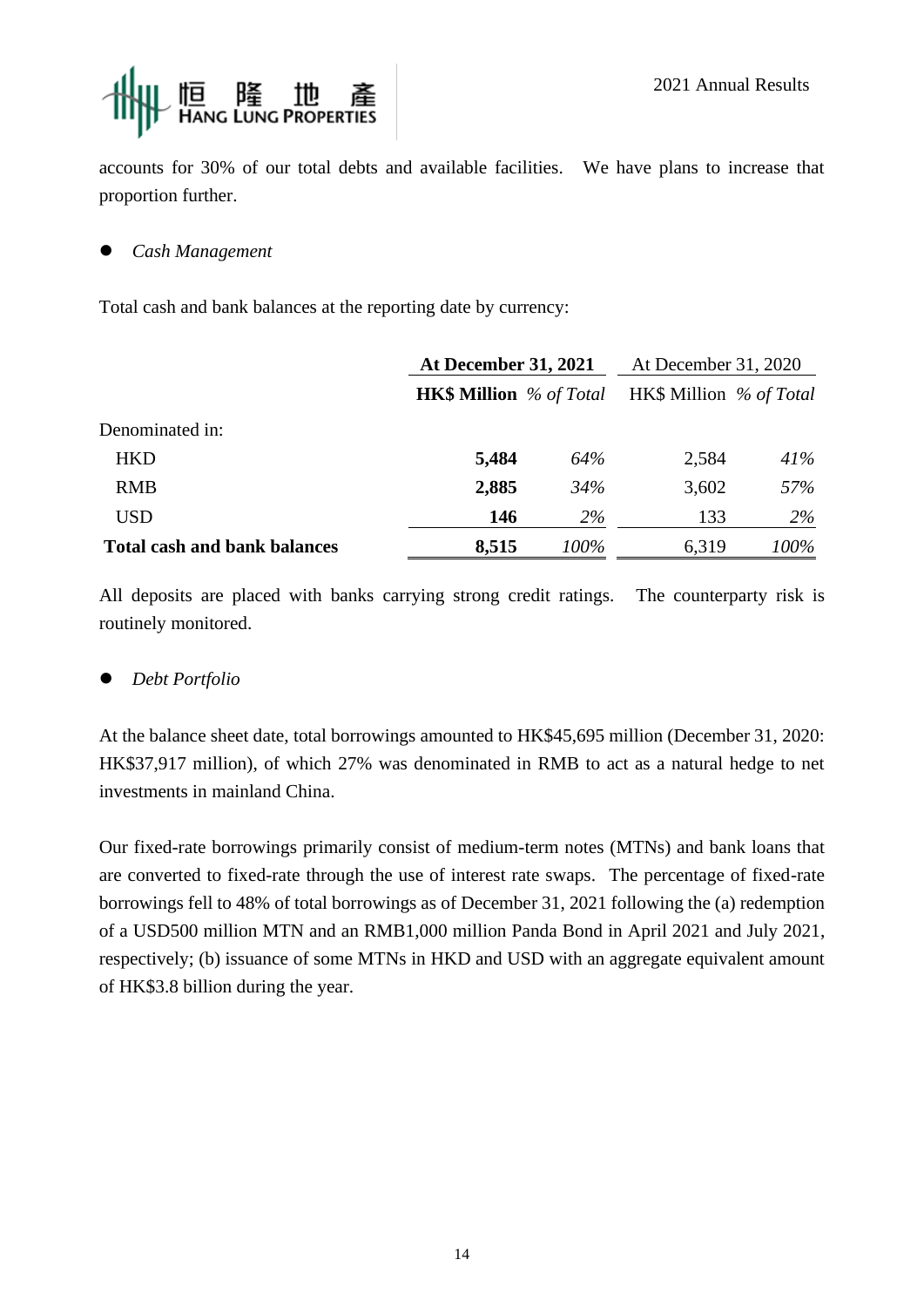

The composition of our debt portfolio can be categorized as follows:

(i) by currency (after currency swap):

|                         | <b>At December 31, 2021</b>    | At December 31, 2020 |                         |      |
|-------------------------|--------------------------------|----------------------|-------------------------|------|
|                         | <b>HK\$ Million</b> % of Total |                      | HK\$ Million % of Total |      |
| Denominated in:         |                                |                      |                         |      |
| <b>HKD</b>              | 33,196                         | 73%                  | 25,007                  | 66%  |
| <b>RMB</b>              | 12,499                         | <b>27%</b>           | 12,910                  | 34%  |
| <b>Total borrowings</b> | 45,695                         | 100%                 | 37,917                  | 100% |

(ii) by fixed or floating interest (after interest rate swap):

|                         |                                | <b>At December 31, 2021</b> |                         | At December 31, 2020 |
|-------------------------|--------------------------------|-----------------------------|-------------------------|----------------------|
|                         | <b>HK\$ Million</b> % of Total |                             | HK\$ Million % of Total |                      |
| Fixed                   | 21,998                         | 48%                         | 23,772                  | 63%                  |
| Floating                | 23,697                         | 52%                         | 14,145                  | 37%                  |
| <b>Total borrowings</b> | 45,695                         | 100%                        | 37,917                  | 100%                 |

#### ⚫ *Gearing Ratios*

At the reporting date, the net debt balance amounted to HK\$37,180 million (December 31, 2020: HK\$31,598 million). The net debt to equity ratio was 24.4% (December 31, 2020: 21.3%), and the debt to equity ratio was 30.0% (December 31, 2020: 25.6%). The increase in both ratios was largely due to capital expenditures in both the Mainland and Hong Kong, as well as the balance payment for the acquisition of 37 Shouson Hill Road in Hong Kong.

#### ⚫ *Maturity Profile and Refinancing*

At the balance sheet date, the average tenure of the entire loan portfolio was 3.0 years (December 31, 2020: 2.9 years). The maturity profile was staggered over more than 10 years. Around 65% of the loans were repayable after two years.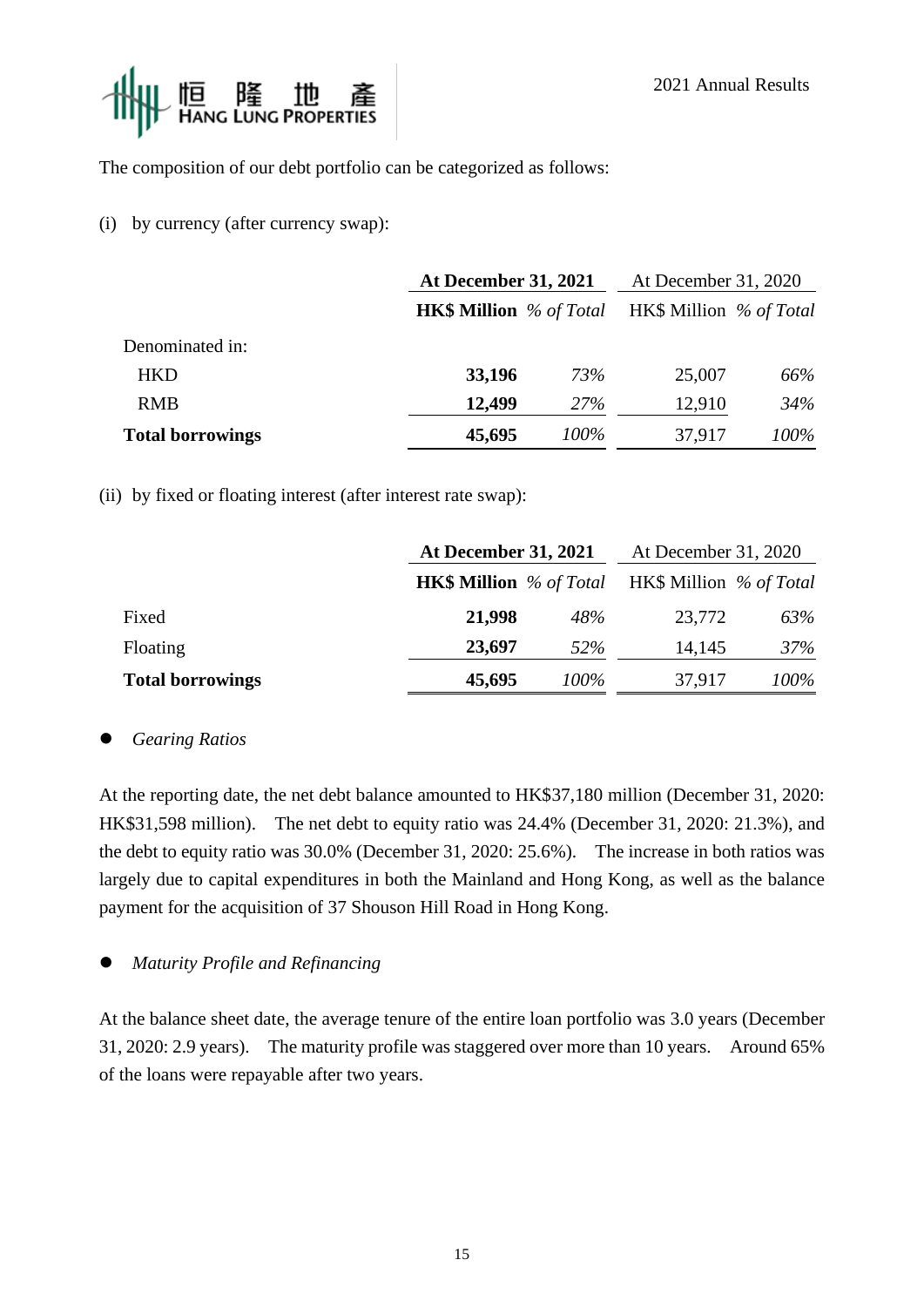

|                            | <b>At December 31, 2021</b>    |      | At December 31, 2020    |      |
|----------------------------|--------------------------------|------|-------------------------|------|
|                            | <b>HK\$ Million</b> % of Total |      | HK\$ Million % of Total |      |
| Repayable:                 |                                |      |                         |      |
| Within 1 year              | 8,079                          | 18%  | 7,464                   | 20%  |
| After 1 but within 2 years | 7,566                          | 17%  | 8,585                   | 23%  |
| After 2 but within 5 years | 23,868                         | 52%  | 18,645                  | 49%  |
| Over 5 years               | 6,182                          | 13%  | 3,223                   | 8%   |
| <b>Total borrowings</b>    | 45,695                         | 100% | 37,917                  | 100% |

As of December 31, 2021, the total undrawn committed banking facilities amounted to HK\$14,645 million (December 31, 2020: HK\$12,563 million). The available balances of the USD4 billion (December 31, 2020: USD4 billion) MTN program amounted to USD1,760 million, equivalent to HK\$13,722 million (December 31, 2020: HK\$12,945 million).

## ⚫ *Net Finance Costs and Interest Cover*

For the year ended December 31, 2021, gross finance costs increased 1% to HK\$1,487 million. The effect of the increase in total borrowings was partially offset by a drop in the average effective cost of borrowings which was lowered to 3.7% (2020: 4.4%), benefiting from lower interest rates upon the refinancing of maturing debts.

The net amount charged to the statement of profit or loss increased to HK\$487 million partly because of the increase in gross finance costs and also a decrease in finance costs capitalized for projects under development after the completion of the mall and office at Heartland 66 in Wuhan.

Interest cover for 2021 was 5 times (2020: 4 times).

⚫ *Foreign Exchange Management* 

Normal operations in mainland China and MTNs denominated in USD expose our business activities to foreign exchange fluctuations. Appropriate measures have been taken to reduce our risk.

#### (a) RMB Exposure

Our RMB exposure is mainly derived from the currency translation risk arising from the net assets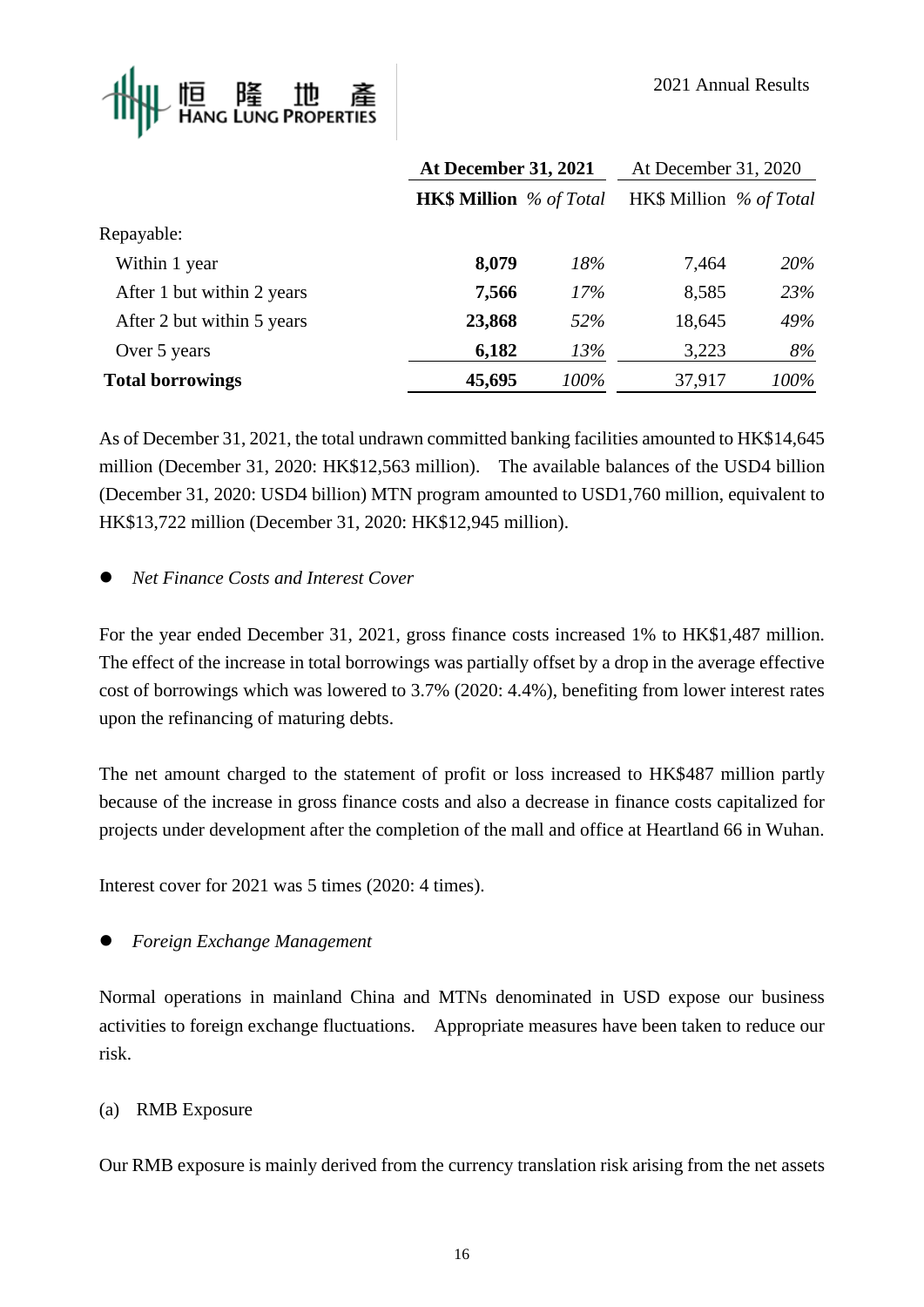



of our subsidiaries in mainland China.

As of December 31, 2021, net assets denominated in RMB accounted for approximately 74% of our total net assets. The RMB appreciated against the HKD by 2.9% compared with December 31, 2020. The translation of these net assets from RMB into HKD at the exchange rate as of the reporting date resulted in a translation gain of HK\$3,173 million (2020: HK\$6,233 million), recognized in other comprehensive income/exchange reserve.

Our business operations and projects under development in mainland China are funded by a combination of cash inflows from local operations, RMB borrowings, and capital injections from Hong Kong. We have adopted a systematic approach to mitigate currency risks and practice the strict discipline of not speculating on the movement of the RMB against the HKD. Regular business reviews assess the level of funding needed for our mainland China projects based on factors such as regulatory constraints, project development timelines, and the market environment. Appropriate modifications to our funding plan will be conducted in light of any changing circumstances.

#### (b) USD Exposure

Our USD foreign exchange exposure is related to the USD550 million fixed-rate bonds issued, equivalent to HK\$4,289 million at the reporting date. The related currency exchange risk was covered back-to-back by USD/HKD cross-currency swap contracts.

## ⚫ *Charge of Assets*

Assets of Hang Lung Properties were not charged to any third parties as of December 31, 2021.

⚫ *Contingent Liabilities*

Hang Lung Properties did not have any material contingent liabilities as of December 31, 2021.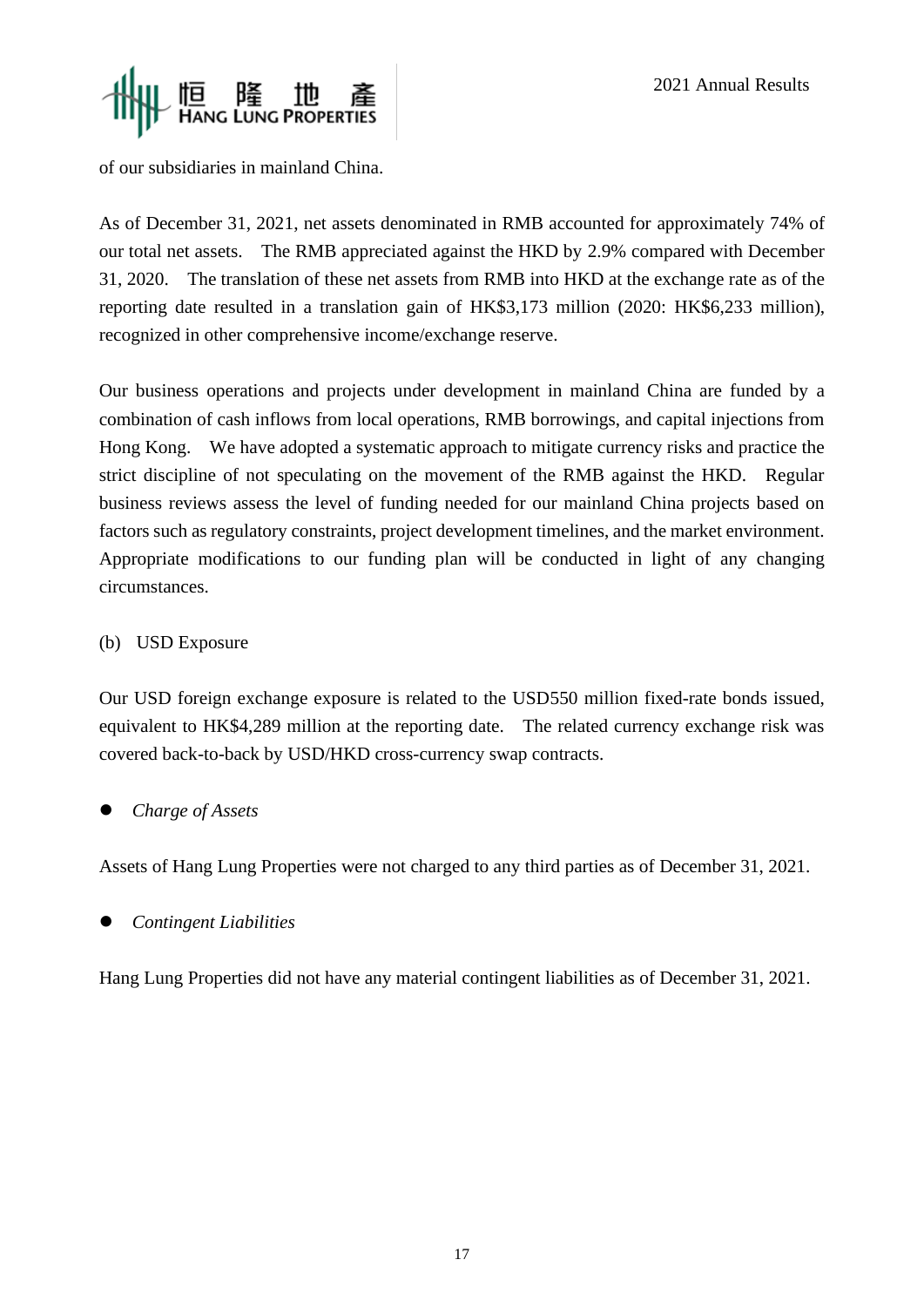# 恒 隆 地 產<br>HANG LUNG PROPERTIES

## **CORPORATE INITIATIVES**

The journey beyond Hang Lung Group's 60th anniversary, celebrated last year, has seen steps undertaken to inspire sustainable success for the coming decades. The introduction of a new expression of our vision, mission, and values places sustainability as a core part of an integrated, long-term approach to embedding sustainability throughout our business lifecycle, while the updating of our motto, in English, to **We Do It Well**, emphasizes our commitment to action in the name of what is right and good. We have also refreshed our "66" brand with the "Pulse of the City" design concept for all large-scale complexes and assets across the Mainland and launched new staff uniforms for our front-of-house staff and supervisors in Hong Kong and on the Mainland, to distill our business development goals into clear company-wide purpose and a cogent branded customer experience.

Our Sustainability Goals and Targets for 2030 continue to be an operational priority in support of our ambition to become one of the most sustainable real estate companies in the world. In December 2021, we are taking another big step forward by setting out 25 targets to be achieved by the end of 2025 ("**25 x 25 Sustainability Targets**"). The **25 x 25 Sustainability Targets** address our four priorities of Climate Resilience, Resource Management, Wellbeing and Sustainable Transactions, providing all employees with a clear agenda over the next four years. They include concrete measures we will pursue on a wide range of sustainability challenges and will help ensure the Company is on track to achieve our long-term ambition.

Another exciting development during the reporting year was that Spring City 66 in Kunming is powered by 100% renewable energy beginning from December 2021, making it the first development of Hang Lung and the first commercial complex in Yunnan Province to achieve net zero carbon emissions in terms of annual electricity consumption for both landlords' and tenants' operations. The renewable energy procurement will provide approximately 57,800MWh of electricity per year from solar and wind, and thereby reduce the property's carbon emissions by approximately 46,471 tonnes per year. The transaction will take the Company's own usage of renewable electricity in its Mainland developments to over 14%. Also, during the reporting year, we launched our first-ever employee engagement survey to better understand the needs and aspirations of our people. Drawing on the survey results, every department is now implementing plans to strengthen employee engagement.

In the coming 12 months, more than HK\$300 million of our spending will be on ESG priorities. Our primary focus of this increased spending will be on carbon emissions reduction through energy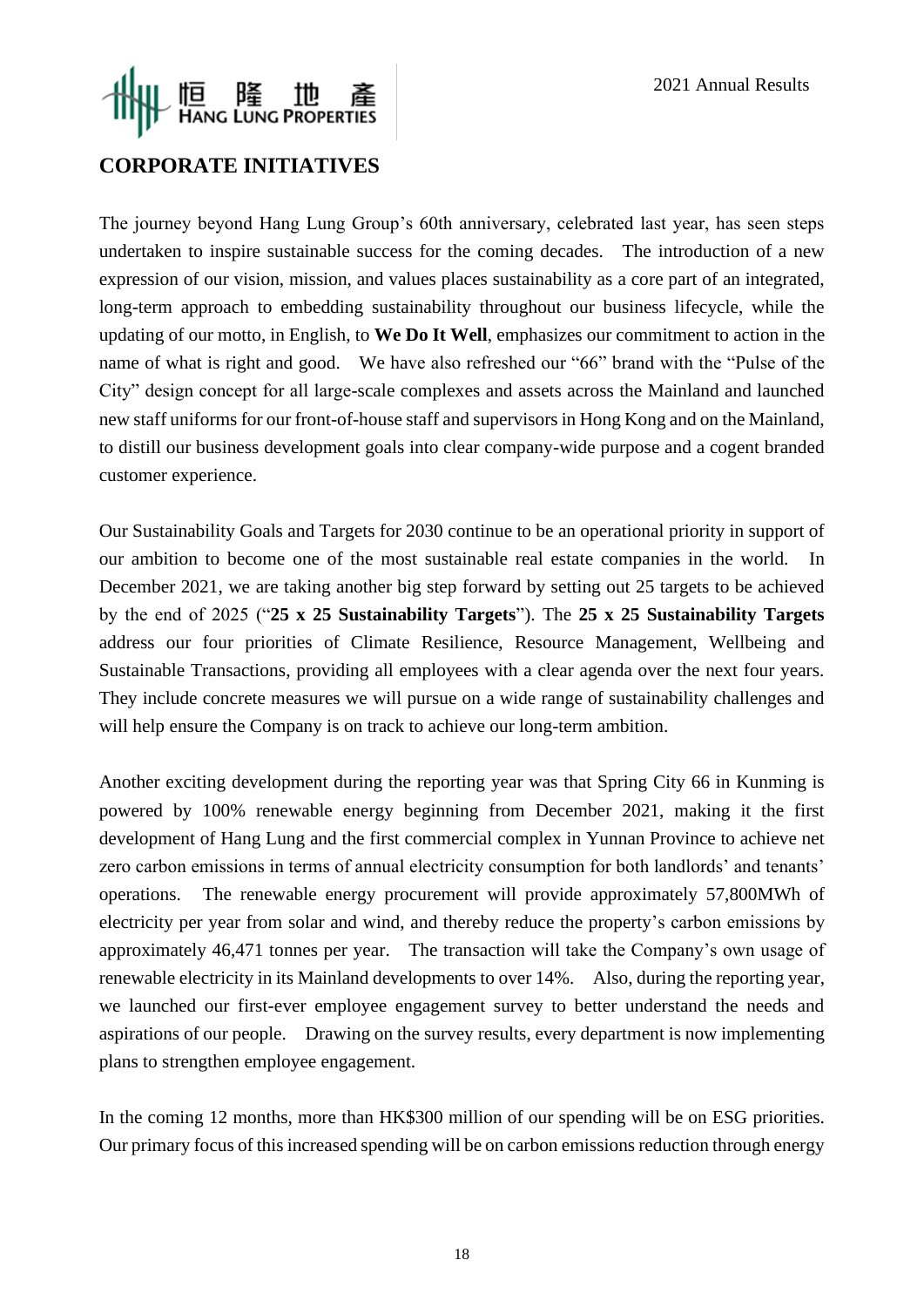

efficiency initiatives. In addition, we are committed to investing more in health and wellbeing for employees and communities and in various initiatives related to resource management.

## **OUTLOOK**

Our Mainland portfolio is expected to continue to be the growth driver in 2022. We will continue to increase the collection of luxury brands in our malls and collaborate with them on strategic marketing initiatives through HOUSE 66. The steady leasing pace of our new office towers will carry forward into 2022, driving up the overall occupancy and contributions of our office portfolio.

The performance of our Hong Kong portfolio will hinge upon the situation of COVID-19 and various government measures relating to the containment of the pandemic. We will continue to optimize our tenant mix, retain quality tenants, and step up our customer engagement to capture local consumption and overcome the challenges ahead.

On the property sale side, we expect the Mainland's demand for high-end residential properties to remain strong. Hang Lung Residences (恒隆府), our premium serviced residences brand in Wuhan, Wuxi, and Shenyang, and our hotel-branded residences in Kunming, are dedicated to demonstrating Hang Lung's commitment to enriching the lives of the communities we serve by building a sustainable future together. Those will further enrich the total offerings and enhance the premium positioning of our overall portfolio. We will launch the pre-sale of our Heartland Residences in Wuhan in the first half of 2022, followed by our Center Residences in Wuxi from the end of 2022.

In Hong Kong, our redevelopment projects are making headway. The response from The Aperture (皓日) pre-sale since December 2021 has been positive. We will continue to look for opportunities to sell development properties and dispose of non-core assets in Hong Kong to support capital recycling into new projects with higher returns.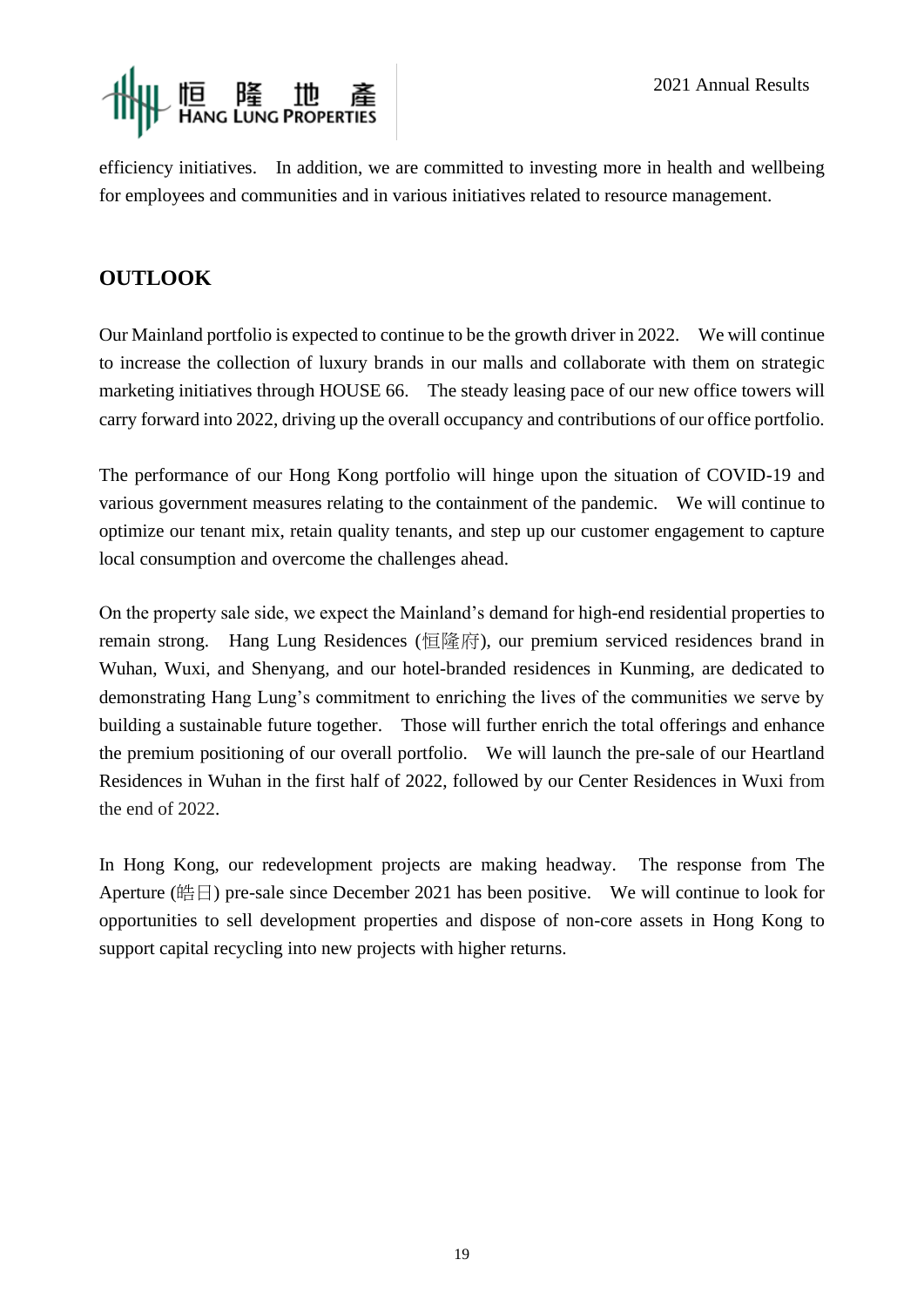$\mathsf{r}$ 

# ||「恒 隆 地 產<br>||「HANG LUNG PROPERTIES  $\mathbb{R}$

## **CONSOLIDATED STATEMENT OF PROFIT OR LOSS FOR THE YEAR ENDED DECEMBER 31, 2021 (AUDITED)**

|                                                                            |             |                             |                             | For information purpose only |                            |
|----------------------------------------------------------------------------|-------------|-----------------------------|-----------------------------|------------------------------|----------------------------|
|                                                                            | <b>Note</b> | 2021<br><b>HK\$ Million</b> | 2020<br><b>HK\$ Million</b> | 2021<br><b>RMB Million</b>   | 2020<br><b>RMB</b> Million |
| Revenue                                                                    | 2(a)        | 10,321                      | 8,973                       | 8,563                        | 7,970                      |
| Direct costs and operating expenses                                        |             | (2,950)                     | (2, 492)                    | (2, 447)                     | (2,210)                    |
|                                                                            |             | 7,371                       | 6,481                       | 6,116                        | 5,760                      |
| Other net income                                                           | 3           | 55                          | 50                          | 46                           | 44                         |
| Administrative expenses                                                    |             | (592)                       | (531)                       | (491)                        | (476)                      |
| Profit from operations before<br>changes in fair value of properties       |             | 6,834                       | 6,000                       | 5,671                        | 5,328                      |
| Net increase/(decrease) in fair<br>value of properties                     | 2(b)        | 460                         | (6,664)                     | 382                          | (5,947)                    |
| Profit/(loss) from operations after<br>changes in fair value of properties |             | 7,294                       | (664)                       | 6,053                        | (619)                      |
| Interest income                                                            |             | 73                          | 63                          | 61                           | 55                         |
| Finance costs                                                              |             | (487)                       | (174)                       | (404)                        | (152)                      |
| Net interest expense                                                       | 4           | (414)                       | (111)                       | (343)                        | (97)                       |
| Share of profits/(losses) of joint                                         |             |                             |                             |                              |                            |
| ventures                                                                   |             | 8                           | (88)                        | 7                            | (76)                       |
| Profit/(loss) before taxation                                              | 5           | 6,888                       | (863)                       | 5,717                        | (792)                      |
| Taxation                                                                   | 6           | (2,083)                     | (1, 193)                    | (1,723)                      | (1,050)                    |
| Profit/(loss) for the year                                                 | 2(b)        | 4,805                       | (2,056)                     | 3,994                        | (1, 842)                   |
| Attributable to:                                                           |             |                             |                             |                              |                            |
| Shareholders                                                               |             | 3,868                       | (2,571)                     | 3,217                        | (2,297)                    |
| Non-controlling interests                                                  |             | 937                         | 515                         | 777                          | 455                        |
| Profit/(loss) for the year                                                 |             | 4,805                       | (2,056)                     | 3,994                        | (1, 842)                   |
| Earnings/(loss) per share                                                  | 8(a)        |                             |                             |                              |                            |
| Basic                                                                      |             | <b>HK\$0.86</b>             | (HK\$0.57)                  | <b>RMB0.72</b>               | (RMB0.51)                  |
| Diluted                                                                    |             | <b>HK\$0.86</b>             | (HK\$0.57)                  | <b>RMB0.72</b>               | (RMB0.51)                  |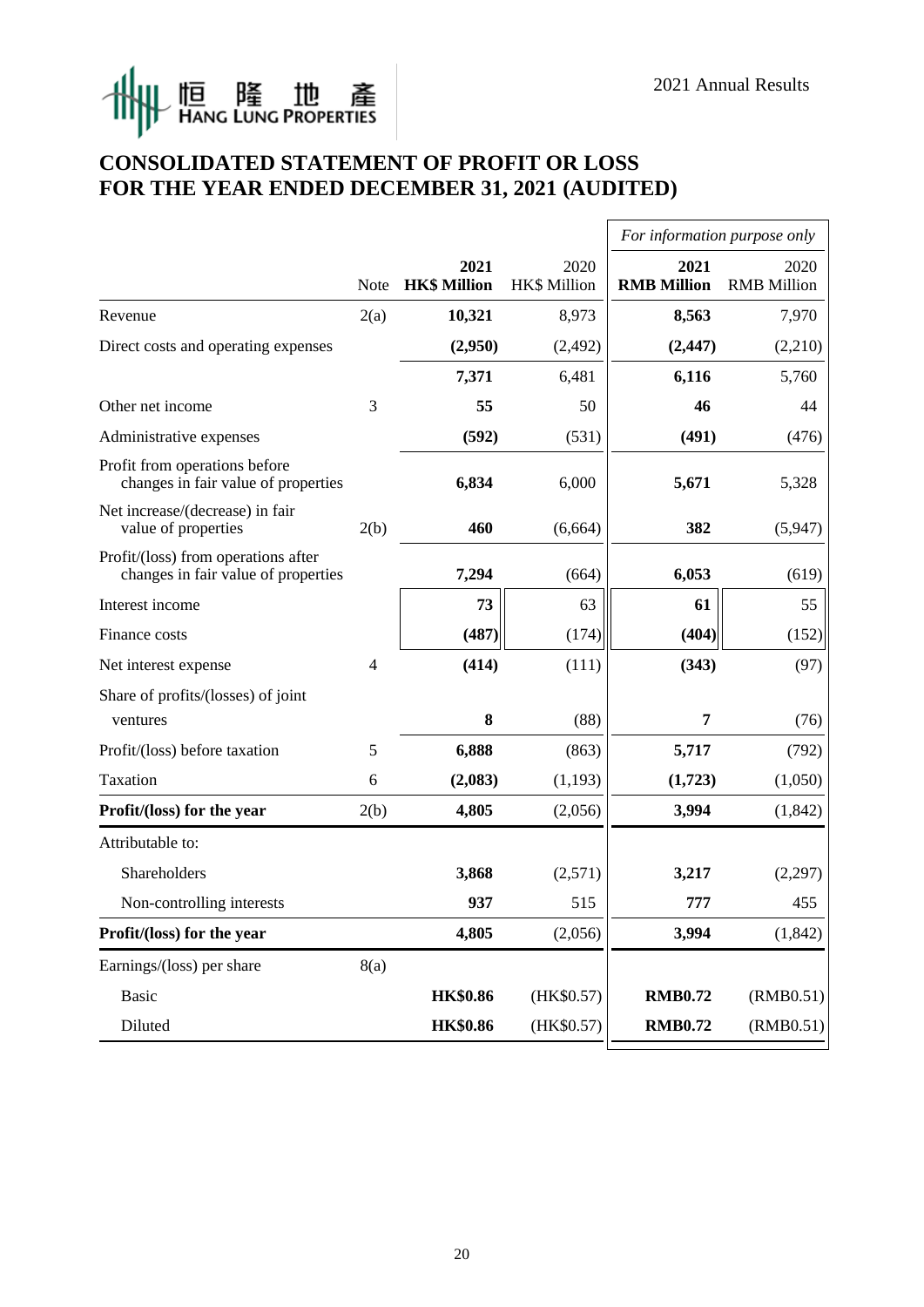

## **CONSOLIDATED STATEMENT OF PROFIT OR LOSS AND OTHER COMPREHENSIVE INCOME FOR THE YEAR ENDED DECEMBER 31, 2021 (AUDITED)**

|                                                                             |                             |                             | For information purpose only |                            |
|-----------------------------------------------------------------------------|-----------------------------|-----------------------------|------------------------------|----------------------------|
|                                                                             | 2021<br><b>HK\$ Million</b> | 2020<br><b>HK\$ Million</b> | 2021<br><b>RMB Million</b>   | 2020<br><b>RMB</b> Million |
| Profit/(loss) for the year                                                  | 4,805                       | (2,056)                     | 3,994                        | (1, 842)                   |
| Other comprehensive income                                                  |                             |                             |                              |                            |
| Items that are or may be reclassified<br>subsequently to profit or loss:    |                             |                             |                              |                            |
| Movement in exchange reserve:                                               |                             |                             |                              |                            |
| Exchange difference arising<br>from translation to<br>presentation currency | 3,182                       | 6,313                       | (879)                        | (2, 469)                   |
| Net investment hedge-<br>net loss                                           | (9)                         | (80)                        | (8)                          | (69)                       |
| Movement in hedging reserve:                                                |                             |                             |                              |                            |
| Effective portion of changes<br>in fair value                               | 51                          | (132)                       | 42                           | (117)                      |
| Net amount transferred to<br>profit or loss                                 | 6                           | 62                          | 5                            | 55                         |
| Deferred tax                                                                | (7)                         | 10                          | (6)                          | 9                          |
| Item that will not be reclassified<br>to profit or loss:                    |                             |                             |                              |                            |
| Net change in fair value of<br>equity investments                           | $\mathbf{1}$                | (10)                        | $\mathbf{1}$                 | (8)                        |
| Other comprehensive income for the<br>year, net of tax                      | 3,224                       | 6,163                       | (845)                        | (2,599)                    |
| Total comprehensive income for the year                                     | 8,029                       | 4,107                       | 3,149                        | (4, 441)                   |
| Attributable to:                                                            |                             |                             |                              |                            |
| Shareholders                                                                | 6,792                       | 2,988                       | 2,368                        | (4,899)                    |
| Non-controlling interests                                                   | 1,237                       | 1,119                       | 781                          | 458                        |
| Total comprehensive income for the year                                     | 8,029                       | 4,107                       | 3,149                        | (4, 441)                   |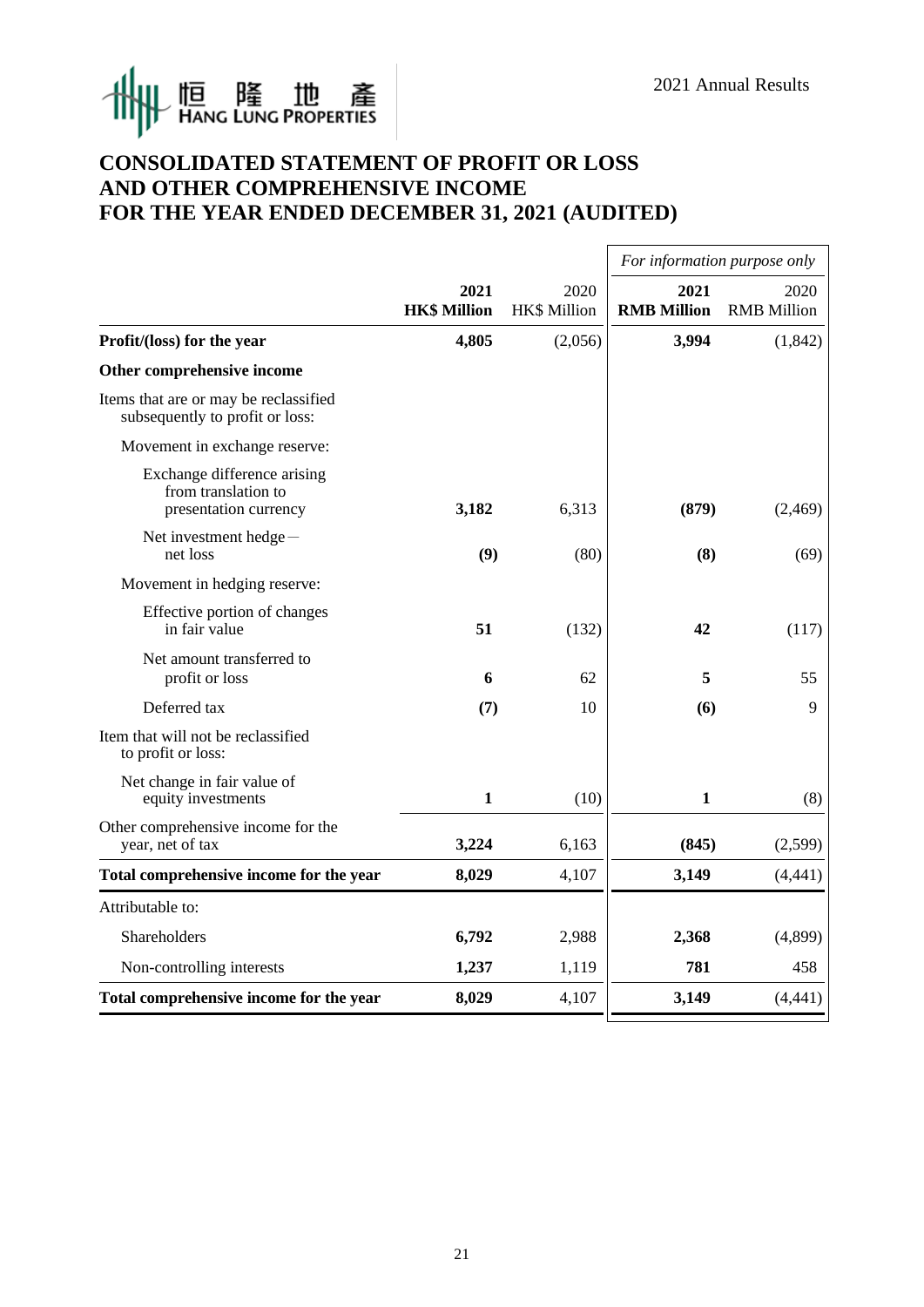

## **CONSOLIDATED STATEMENT OF FINANCIAL POSITION AT DECEMBER 31, 2021 (AUDITED)**

|                                              |             |                     |                     |                                | For information purpose only |
|----------------------------------------------|-------------|---------------------|---------------------|--------------------------------|------------------------------|
|                                              |             | 2021                | 2020                | 2021                           | 2020                         |
|                                              | <b>Note</b> | <b>HK\$ Million</b> | <b>HK\$ Million</b> | <b>RMB Million</b> RMB Million |                              |
| <b>Non-current assets</b>                    |             |                     |                     |                                |                              |
| Property, plant and equipment                |             |                     |                     |                                |                              |
| Investment properties                        | 9           | 177,456             | 164,322             | 145,088                        | 138,157                      |
| Investment properties under development      | 9           | 22,399              | 27,544              | 18,313                         | 23,181                       |
| Other property, plant and equipment          |             | 290                 | 253                 | 237                            | 213                          |
|                                              |             | 200,145             | 192,119             | 163,638                        | 161,551                      |
| Interests in joint ventures                  |             | 1,131               | 1,161               | 925                            | 974                          |
| Other assets                                 |             | 78                  | 77                  | 64                             | 65                           |
| Deferred tax assets                          |             | 77                  | 84                  | 63                             | 70                           |
|                                              |             | 201,431             | 193,441             | 164,690                        | 162,660                      |
| <b>Current assets</b>                        |             |                     |                     |                                |                              |
| Cash and deposits with banks                 |             | 8,515               | 6,319               | 6,962                          | 5,307                        |
| Trade and other receivables                  | 10          | 3,499               | 3,499               | 2,861                          | 2,942                        |
| Properties for sale                          |             | 10,790              | 7,988               | 8,822                          | 6,713                        |
| Assets held for sale                         | 11          |                     | 69                  |                                | 58                           |
|                                              |             | 22,804              | 17,875              | 18,645                         | 15,020                       |
| <b>Current liabilities</b>                   |             |                     |                     |                                |                              |
| Bank loans and other borrowings              |             | 8,079               | 7,464               | 6,605                          | 6,269                        |
| Trade and other payables                     | 12          | 10,895              | 10,978              | 8,908                          | 9,233                        |
| Lease liabilities                            |             | 31                  | 26                  | 25                             | 22                           |
| Current tax payable                          |             | 497                 | 606                 | 406                            | 510                          |
|                                              |             | 19,502              | 19,074              | 15,944                         | 16,034                       |
| Net current assets/(liabilities)             |             | 3,302               | (1,199)             | 2,701                          | (1,014)                      |
| <b>Total assets less current liabilities</b> |             | 204,733             | 192,242             | 167,391                        | 161,646                      |
| <b>Non-current liabilities</b>               |             |                     |                     |                                |                              |
| Bank loans and other borrowings              |             | 37,616              | 30,453              | 30,755                         | 25,582                       |
| Lease liabilities                            |             | 305                 | 302                 | 249                            | 254                          |
| Deferred tax liabilities                     |             | 14,428              | 13,299              | 11,796                         | 11,192                       |
|                                              |             | 52,349              | 44,054              | 42,800                         | 37,028                       |
| <b>NET ASSETS</b>                            |             | 152,384             | 148,188             | 124,591                        | 124,618                      |
| <b>Capital and reserves</b>                  |             |                     |                     |                                |                              |
| Share capital                                |             | 39,950              | 39,916              | 37,462                         | 37,434                       |
| Reserves                                     |             | 101,769             | 98,379              | 78,409                         | 78,858                       |
| Shareholders' equity                         |             | 141,719             | 138,295             | 115,871                        | 116,292                      |
| Non-controlling interests                    |             | 10,665              | 9,893               | 8,720                          | 8,326                        |
| <b>TOTAL EQUITY</b>                          |             | 152,384             | 148,188             | 124,591                        | 124,618                      |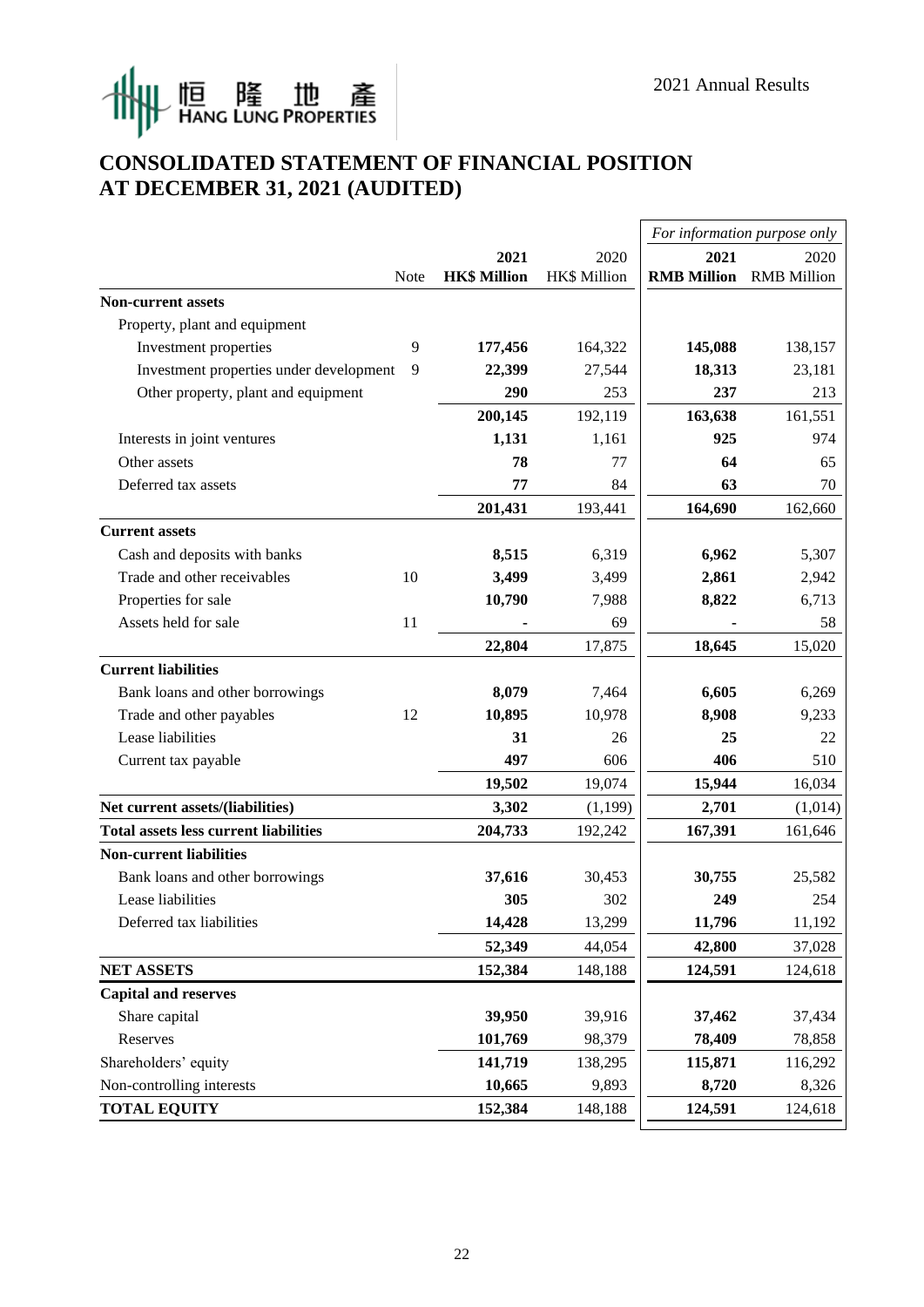

## **NOTES TO THE CONSOLIDATED FINANCIAL STATEMENTS**

#### **1. BASIS OF PREPARATION**

The financial information relating to the years ended December 31, 2021 and 2020 included in this announcement of annual results does not constitute the statutory annual consolidated financial statements of Hang Lung Properties Limited (the "Company") and its subsidiaries (collectively the "Group") for those years but is derived from those consolidated financial statements in accordance with section 436 of the Hong Kong Companies Ordinance (Cap.622). The Company has delivered the consolidated financial statements for the year ended December 31, 2020 to the Registrar of Companies as required by section 662(3) of, and Part 3 of Schedule 6 to, the Hong Kong Companies Ordinance and will deliver the consolidated financial statements for the year ended December 31, 2021 in due course. The Company's auditor has reported on the consolidated financial statements for both years. The auditor's reports were unqualified and they did not include a reference to any matters to which the auditor drew attention by way of emphasis without qualifying its reports, and did not contain a statement under sections 406(2), 407(2) or (3) of the Hong Kong Companies Ordinance.

These financial statements have been prepared in accordance with all applicable Hong Kong Financial Reporting Standards (HKFRSs), which collective term includes all applicable individual Hong Kong Financial Reporting Standards, Hong Kong Accounting Standards (HKASs) and Interpretations issued by the Hong Kong Institute of Certified Public Accountants (HKICPA), accounting principles generally accepted in Hong Kong and the requirements of the Hong Kong Companies Ordinance. These financial statements also comply with the applicable disclosure provisions of the Rules Governing the Listing of Securities on The Stock Exchange of Hong Kong Limited.

The HKICPA has issued certain amendments to HKFRSs that are first effective or available for early adoption for the current accounting period of the Group. None of these developments have had a material effect on how the Group's results and financial position for the current or prior periods have been prepared or presented.

The Group has not applied any new standard or interpretation that is not yet effective for the current accounting period.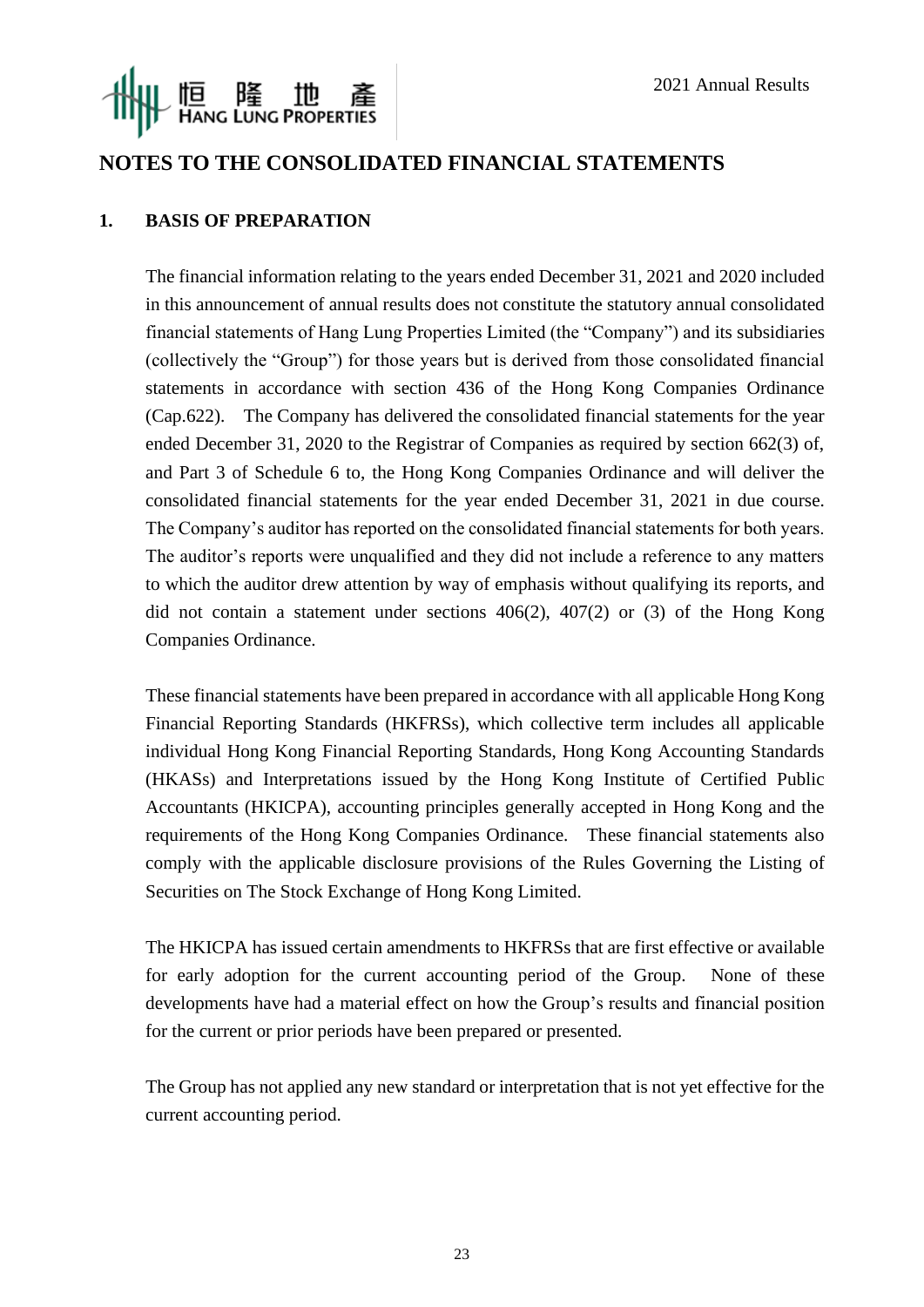

## **1. BASIS OF PREPARATION** (Continued)

The significant accounting policies adopted are consistent with those followed in the preparation of the Group's annual financial statements for the year ended December 31, 2020.

The presentation currency of these consolidated financial statements is Hong Kong dollar. In view of the Group's significant business operations in mainland China, management has included additional financial information prepared in Renminbi in the consolidated financial statements. Such supplementary information is prepared on the same basis as 2020 as if the presentation currency is Renminbi.

#### **2. REVENUE AND SEGMENT INFORMATION**

The Group manages businesses according to the nature of services and products provided. Management has determined property leasing and property sales to be the reportable operating segments for the measurement of performance and the allocation of resources.

Segment assets principally comprise all non-current assets and current assets directly attributable to each segment with the exception of interests in joint ventures, other assets, deferred tax assets and cash and deposits with banks.

#### (a) Disaggregation of revenue

Revenue for the year is analyzed as follows:

| HK\$ Million                                                           | 2021   | 2020  |
|------------------------------------------------------------------------|--------|-------|
| Under the scope of HKFRS 16, Leases:                                   |        |       |
| Rental income                                                          | 9,217  | 7,990 |
| Under the scope of HKFRS 15, Revenue from<br>contracts with customers: |        |       |
| Sales of completed properties                                          |        | 62    |
| Building management fees and other income from<br>property leasing     | 1,104  | 921   |
|                                                                        | 1,104  | 983   |
|                                                                        | 10,321 | 8,973 |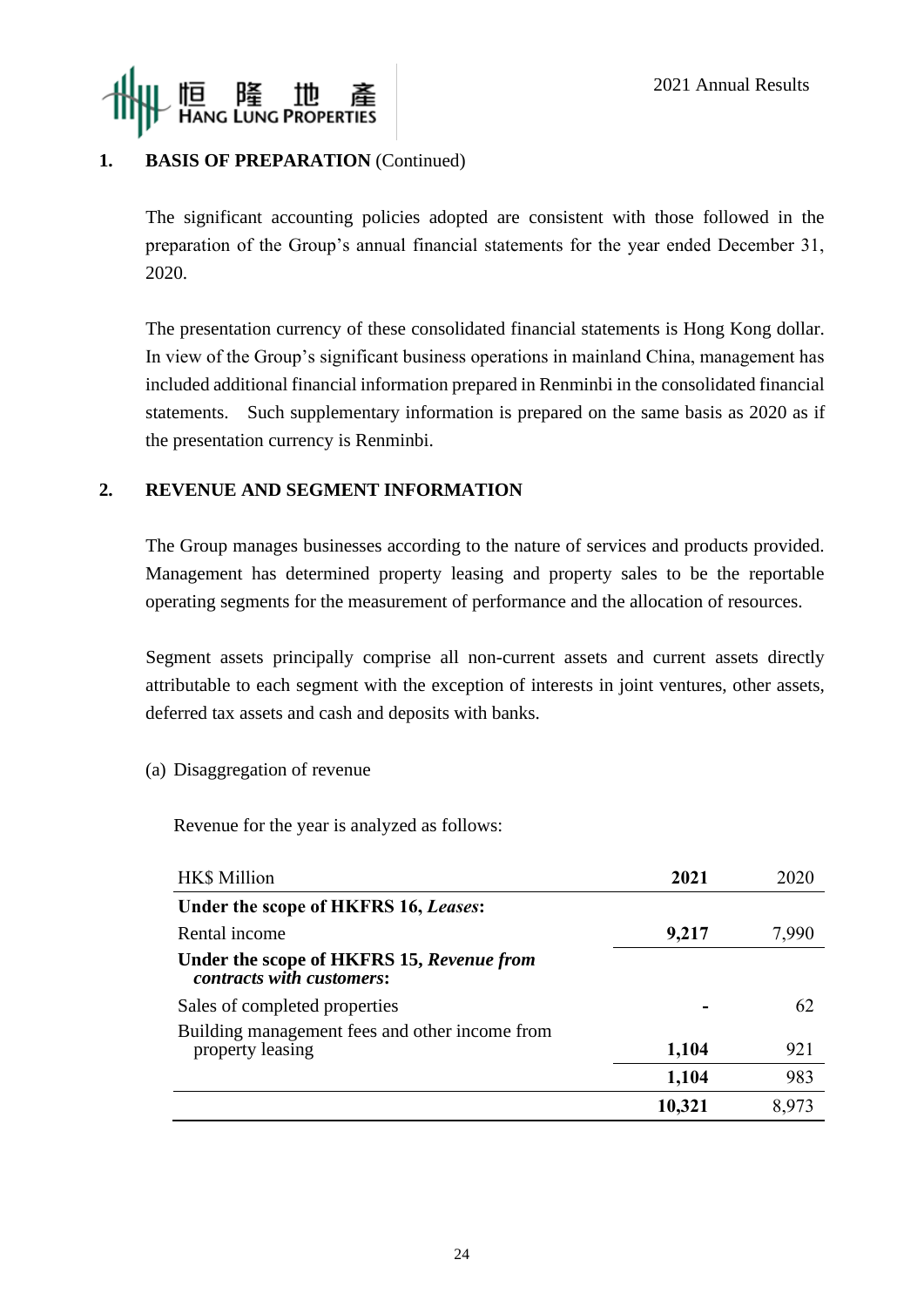



## **2. REVENUE AND SEGMENT INFORMATION** (Continued)

## (b) Revenue and results by segments

| <b>HK\$ Million</b>                                                         |         | 2021                                     |              |                     | 2020              |          |
|-----------------------------------------------------------------------------|---------|------------------------------------------|--------------|---------------------|-------------------|----------|
|                                                                             | Leasing | <b>Property Property</b><br><b>Sales</b> | <b>Total</b> | Property<br>Leasing | Property<br>Sales | Total    |
| Revenue                                                                     |         |                                          |              |                     |                   |          |
| - Mainland China                                                            | 6,939   | $\overline{\phantom{a}}$                 | 6,939        | 5,277               |                   | 5,277    |
| - Hong Kong                                                                 | 3,382   | ۰                                        | 3,382        | 3,634               | 62                | 3,696    |
|                                                                             | 10,321  | $\qquad \qquad \blacksquare$             | 10,321       | 8,911               | 62                | 8,973    |
| Profit/(loss) from operations before<br>changes in fair value of properties |         |                                          |              |                     |                   |          |
| - Mainland China                                                            | 4,349   | (38)                                     | 4,311        | 3,202               | (8)               | 3,194    |
| - Hong Kong                                                                 | 2,559   | (36)                                     | 2,523        | 2,752               | 54                | 2,806    |
|                                                                             | 6,908   | (74)                                     | 6,834        | 5,954               | 46                | 6,000    |
| Net increase/(decrease) in fair value<br>of properties                      | 460     | ÷,                                       | 460          | (6,664)             | $\blacksquare$    | (6, 664) |
| - Mainland China                                                            | 1,750   | ۰                                        | 1,750        | (2,529)             | ÷,                | (2,529)  |
| - Hong Kong                                                                 | (1,290) | $\overline{\phantom{a}}$                 | (1,290)      | (4, 135)            | $\blacksquare$    | (4,135)  |
| Net interest expense                                                        | (414)   | ٠                                        | (414)        | (111)               | $\blacksquare$    | (111)    |
| - Interest income                                                           | 73      |                                          | 73           | 63                  |                   | 63       |
| - Finance costs                                                             | (487)   | ۰                                        | (487)        | (174)               |                   | (174)    |
| Share of profits/(losses) of joint<br>ventures                              | 8       | ۰                                        | 8            | (88)                | $\blacksquare$    | (88)     |
| Profit/(loss) before taxation                                               | 6,962   | (74)                                     | 6,888        | (909)               | 46                | (863)    |
| Taxation                                                                    | (2,092) | 9                                        | (2,083)      | (1, 184)            | (9)               | (1, 193) |
| Profit/(loss) for the year                                                  | 4,870   | (65)                                     | 4,805        | (2,093)             | 37                | (2,056)  |
| Net profit/(loss) attributable to<br>shareholders                           | 3,933   | (65)                                     | 3,868        | (2,608)             | 37                | (2,571)  |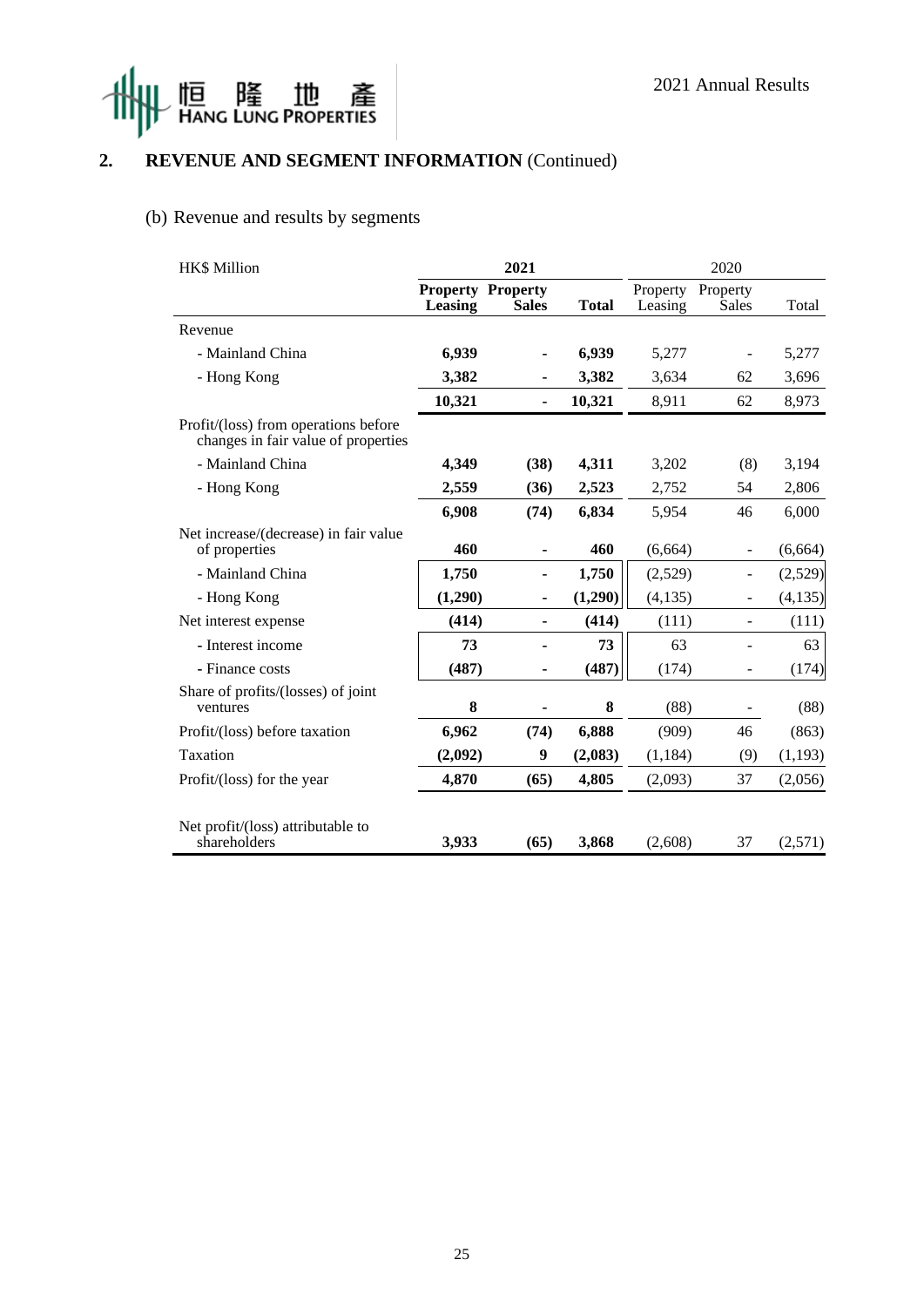



## **2. REVENUE AND SEGMENT INFORMATION** (Continued)

## (c) Total segment assets

| <b>HK\$</b> Million          |                            | 2021                            |              |                     | 2020                     |         |
|------------------------------|----------------------------|---------------------------------|--------------|---------------------|--------------------------|---------|
|                              | <b>Property</b><br>Leasing | <b>Property</b><br><b>Sales</b> | <b>Total</b> | Property<br>Leasing | Property<br><b>Sales</b> | Total   |
|                              |                            |                                 |              |                     |                          |         |
| Mainland China               | 141,263                    | 4,883                           | 146,146      | 133,028             | 3,735                    | 136.763 |
| Hong Kong                    | 62,351                     | 5,937                           | 68,288       | 62,589              | 4.323                    | 66,912  |
|                              | 203,614                    | 10,820                          | 214,434      | 195,617             | 8,058                    | 203,675 |
| Interests in joint ventures  |                            |                                 | 1,131        |                     |                          | 1,161   |
| Other assets                 |                            |                                 | 78           |                     |                          | 77      |
| Deferred tax assets          |                            |                                 | 77           |                     |                          | 84      |
| Cash and deposits with banks |                            |                                 | 8,515        |                     |                          | 6,319   |
|                              |                            |                                 | 224,235      |                     |                          | 211,316 |

## **3. OTHER NET INCOME**

| HK\$ Million                                        | 2021 | 2020 |
|-----------------------------------------------------|------|------|
| Government grants                                   | 29   |      |
| Gain on disposal of investment properties           | 17   |      |
| Ineffectiveness on cash flow hedges                 |      |      |
| Dividend income from equity investments measured at |      |      |
| <b>FVTOCI</b>                                       |      |      |
| Others                                              | 8    | 26   |
|                                                     |      |      |

#### **4. NET INTEREST EXPENSE**

| HK\$ Million                                        | 2021    | 2020    |
|-----------------------------------------------------|---------|---------|
| Interest income on bank deposits                    | 73      | 63      |
| Interest expense on bank loans and other borrowings | 1,410   | 1,403   |
| Interest on lease liabilities                       | 16      | 15      |
| Other borrowing costs                               | 61      | 52      |
| Total borrowing costs                               | 1,487   | 1,470   |
| Less: Borrowing costs capitalized                   | (1,000) | (1,296) |
| Finance costs                                       | 487     | 174     |
| Net interest expense                                | (414)   | (111)   |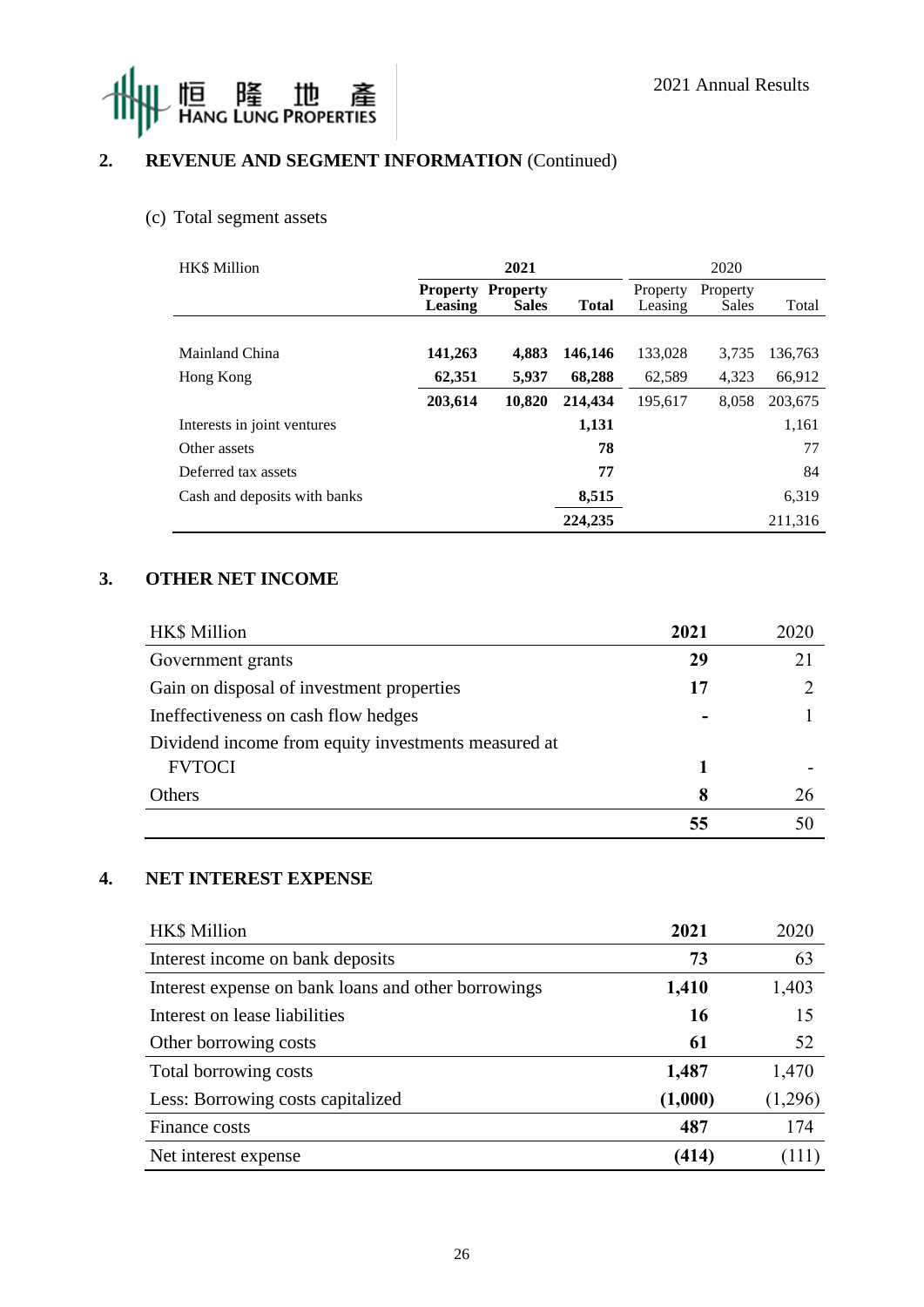

## **5. PROFIT/(LOSS) BEFORE TAXATION**

| HK\$ Million                                                | 2021  | 2020  |
|-------------------------------------------------------------|-------|-------|
| Profit/(loss) before taxation is arrived at after charging: |       |       |
| Cost of properties sold                                     |       |       |
| Staff costs (Note)                                          | 1,485 | 1,272 |
| Depreciation                                                | 61    | 48    |

Note: The staff costs included employee share-based payments of HK\$66 million (2020: HK\$55 million). If the amounts not recognized in the statement of profit or loss, including amounts capitalized, were accounted for, staff costs would have been HK\$1,793 million (2020: HK\$1,559 million).

#### **6. TAXATION IN THE CONSOLIDATED STATEMENT OF PROFIT OR LOSS**

Provision for Hong Kong Profits Tax is calculated at 16.5% (2020: 16.5%) of the estimated assessable profits for the year. Mainland China Income Tax represents mainland China Corporate Income Tax calculated at 25% (2020: 25%) and mainland China withholding income tax calculated at the applicable rates. The withholding tax rate applicable to Hong Kong companies in respect of dividend distributions from foreign investment enterprises in mainland China was 5% (2020: 5%).

| <b>HK\$</b> Million                                     | 2021       | 2020  |
|---------------------------------------------------------|------------|-------|
| Current tax                                             |            |       |
| Hong Kong Profits Tax                                   | 303        | 394   |
| Under-provision in prior years                          | 2          | 2     |
|                                                         | 305        | 396   |
| Mainland China Income Tax                               | 1,041      | 797   |
| Total current tax                                       | 1,346      | 1,193 |
| Deferred tax                                            |            |       |
| Changes in fair value of properties                     | 621        | (42)  |
| Other origination and reversal of temporary differences | <b>116</b> | 42    |
| Total deferred tax                                      | 737        |       |
| Total income tax expense                                | 2,083      | 1,193 |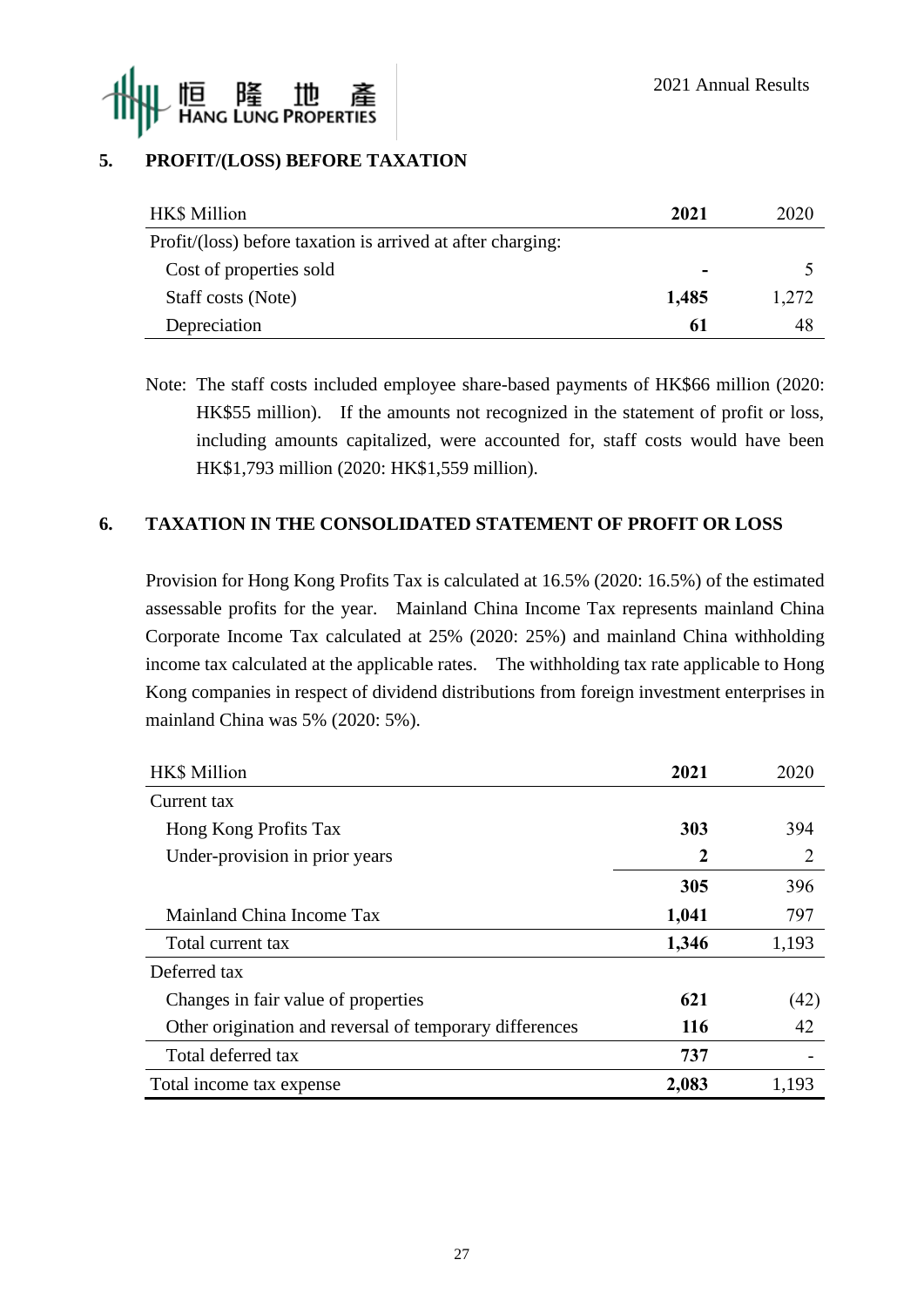

## **7. DIVIDENDS**

(a) Dividends attributable to the year

| <b>HK\$</b> Million                                                                                         | 2021  | 2020  |
|-------------------------------------------------------------------------------------------------------------|-------|-------|
| Interim dividend declared and paid of HK18 cents<br>$(2020:HK17 cents)$ per share                           | 810   | 765   |
| Final dividend of HK60 cents (2020: HK59 cents) per<br>share proposed after the end of the reporting period | 2,699 | 2,653 |
|                                                                                                             | 3,509 | 3,418 |

The dividend proposed after the end of the reporting period has not been recognized as a liability at the end of the reporting period.

(b) The final dividend of HK\$2,653 million (calculated based on HK59 cents per share and the total number of issued shares as of the dividend pay-out date) for the year ended December 31, 2020 were approved and paid in the year ended December 31, 2021 (2020: final dividend of HK\$2,653 million).

#### **8. EARNINGS/(LOSS) PER SHARE**

(a) The calculation of basic and diluted earnings/(loss) per share is based on the following data:

| HK\$ Million                                                                               | 2021   | 2020                        |
|--------------------------------------------------------------------------------------------|--------|-----------------------------|
| Net profit/(loss) attributable to shareholders                                             | 3,868  | (2,571)                     |
|                                                                                            |        | <b>Number of shares</b>     |
|                                                                                            | 2021   | 2020                        |
| Weighted average number of shares used in<br>calculating basic earnings/(loss) per share   |        | 4,498,743,158 4,497,730,513 |
| Effect of dilutive potential ordinary shares -<br>share options                            | 59,576 |                             |
| Weighted average number of shares used in<br>calculating diluted earnings/(loss) per share |        | 4,498,802,734 4,497,730,513 |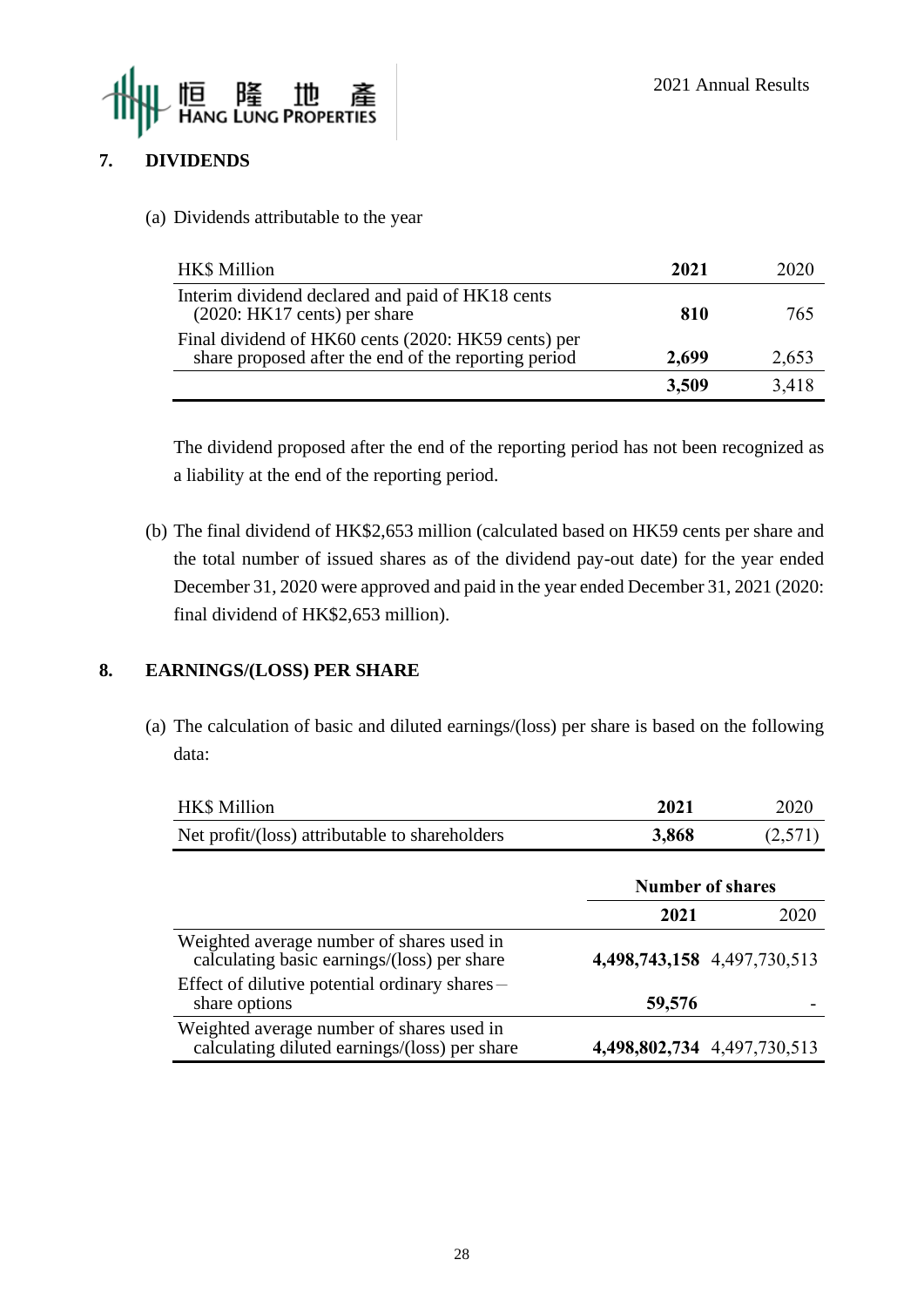

## **8. EARNINGS/(LOSS) PER SHARE** (Continued)

(b) The underlying net profit attributable to shareholders, which excluded changes in fair value of properties net of related income tax and non-controlling interests, is calculated as follows:

| HK\$ Million                                                                  | 2021  | 2020    |
|-------------------------------------------------------------------------------|-------|---------|
| Net profit/(loss) attributable to shareholders                                | 3,868 | (2,571) |
| Effect of changes in fair value of properties                                 | (460) | 6,664   |
| Effect of corresponding income tax                                            | 621   | (42)    |
| Effect of changes in fair value of investment<br>properties of joint ventures | 28    | 129     |
|                                                                               | 189   | 6,751   |
| Non-controlling interests                                                     | 308   | 21      |
|                                                                               | 497   | 6,772   |
| Underlying net profit attributable to shareholders                            | 4,365 | 4,201   |

The earnings per share based on underlying net profit attributable to shareholders was:

|              | 2021            | 2020            |
|--------------|-----------------|-----------------|
| <b>Basic</b> | <b>HK\$0.97</b> | <b>HK\$0.93</b> |
| Diluted      | <b>HK\$0.97</b> | <b>HK\$0.93</b> |

## **9. INVESTMENT PROPERTIES AND INVESTMENT PROPERTIES UNDER DEVELOPMENT**

(a) Additions

During the year, additions to investment properties and investment properties under development amounted to HK\$2,254 million (2020: HK\$5,235 million).

(b) Valuation

The investment properties and investment properties under development of the Group were revalued as of December 31, 2021 by Mr. Charles C.K. Chan, Registered Professional Surveyor (General Practice), of Savills Valuation and Professional Services Limited, on a market value basis.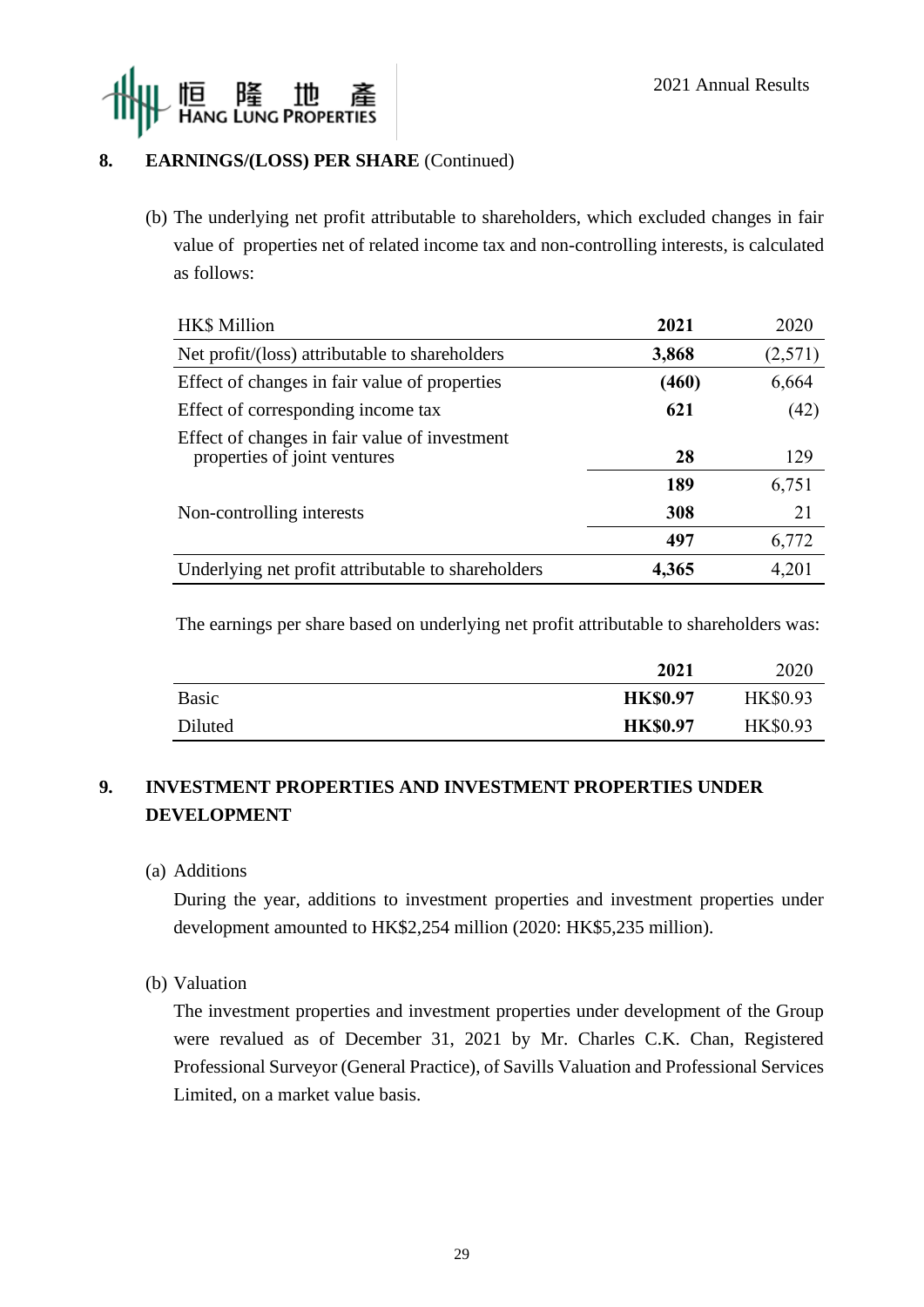

## **10. TRADE AND OTHER RECEIVABLES**

(a) Included in trade and other receivables are trade receivables (based on the due date) with the following aging analysis:

| HK\$ Million                               | 2021 | 2020 |
|--------------------------------------------|------|------|
| Not past due or less than 1 month past due | 117  | 115  |
| $1 - 3$ months past due                    |      | 25   |
| More than 3 months past due                | Δ    |      |
|                                            | 128  |      |

(b) The Group maintains a defined credit policy including stringent credit evaluation on and payment of a rental deposit from tenants. In addition to the payment of rental deposits, tenants are required to pay monthly rents in respect of leased properties in advance. Receivables are regularly reviewed and closely monitored to minimize any associated credit risk.

Provision for expected credit losses was assessed and adequately made on a tenant-bytenant basis, based on the historical default experience and forward-looking information that may impact the tenants' ability to repay the outstanding balances.

(c) Included in "other receivables" of the Group is a deposit of land acquisition in mainland China of HK\$306 million (2020: HK\$297 million).

## **11. ASSETS HELD FOR SALE**

The balance at December 31, 2020 represented 44 car parking spaces at AquaMarine and The Long Beach in Hong Kong which were disposed of in the first half of 2021.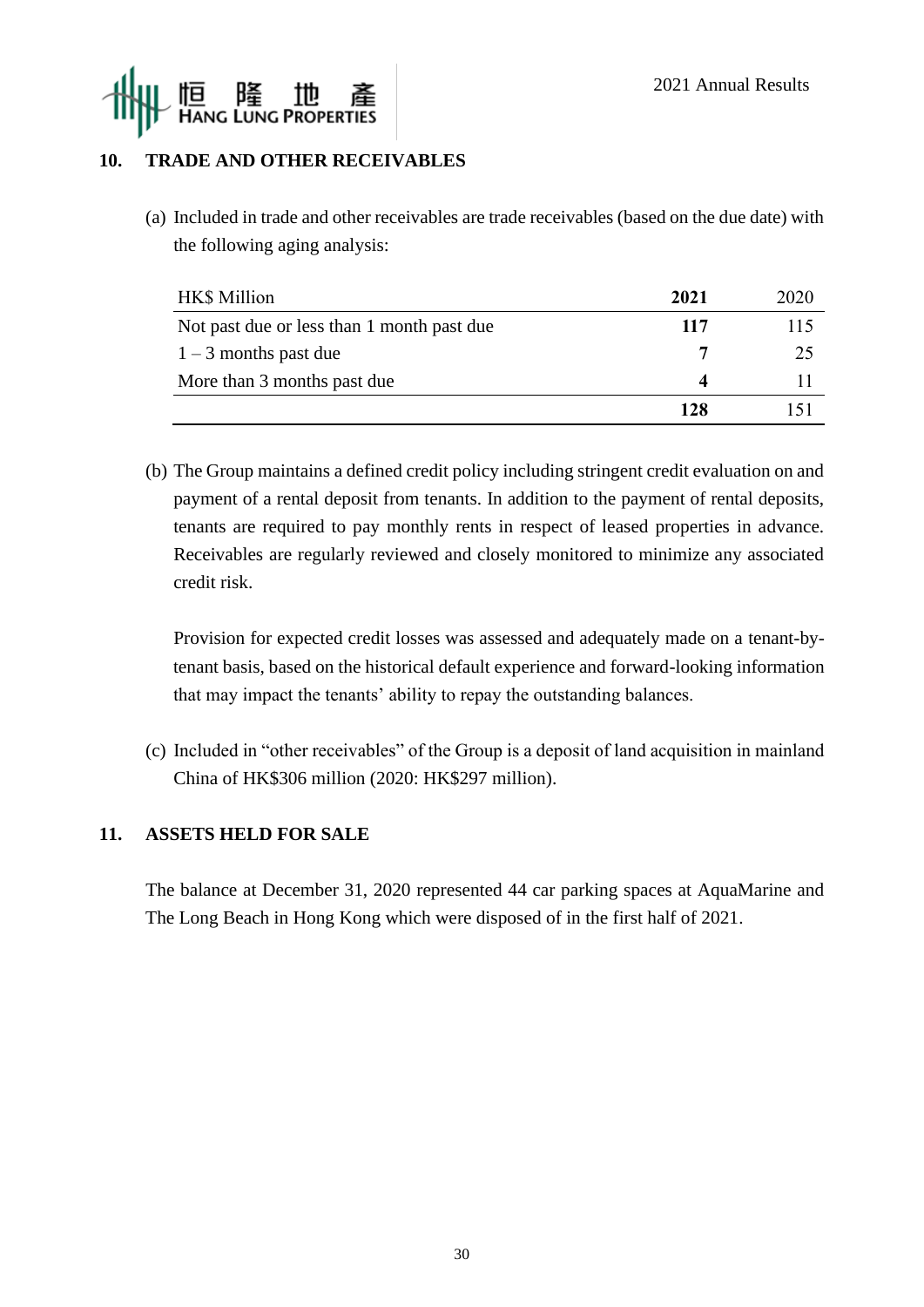

## **12. TRADE AND OTHER PAYABLES**

(a) Included in trade and other payables are trade creditors with the following aging analysis:

| <b>HK\$</b> Million | 2021  | 2020  |
|---------------------|-------|-------|
| Due within 3 months | 1,666 | 4,339 |
| Due after 3 months  | 3,141 | 2,021 |
|                     | 4,807 | 6,360 |

(b) Included in trade and other payables is an amount of HK\$601 million (2020: HK\$601 million) due to a fellow subsidiary, which is the joint developer of a project in which the Group and the fellow subsidiary hold respective interests of 66.67% and 33.33%. The amount represents the contribution by the fellow subsidiary in proportion to its interest to finance the project, and is unsecured, non-interest bearing and has no fixed terms of repayment.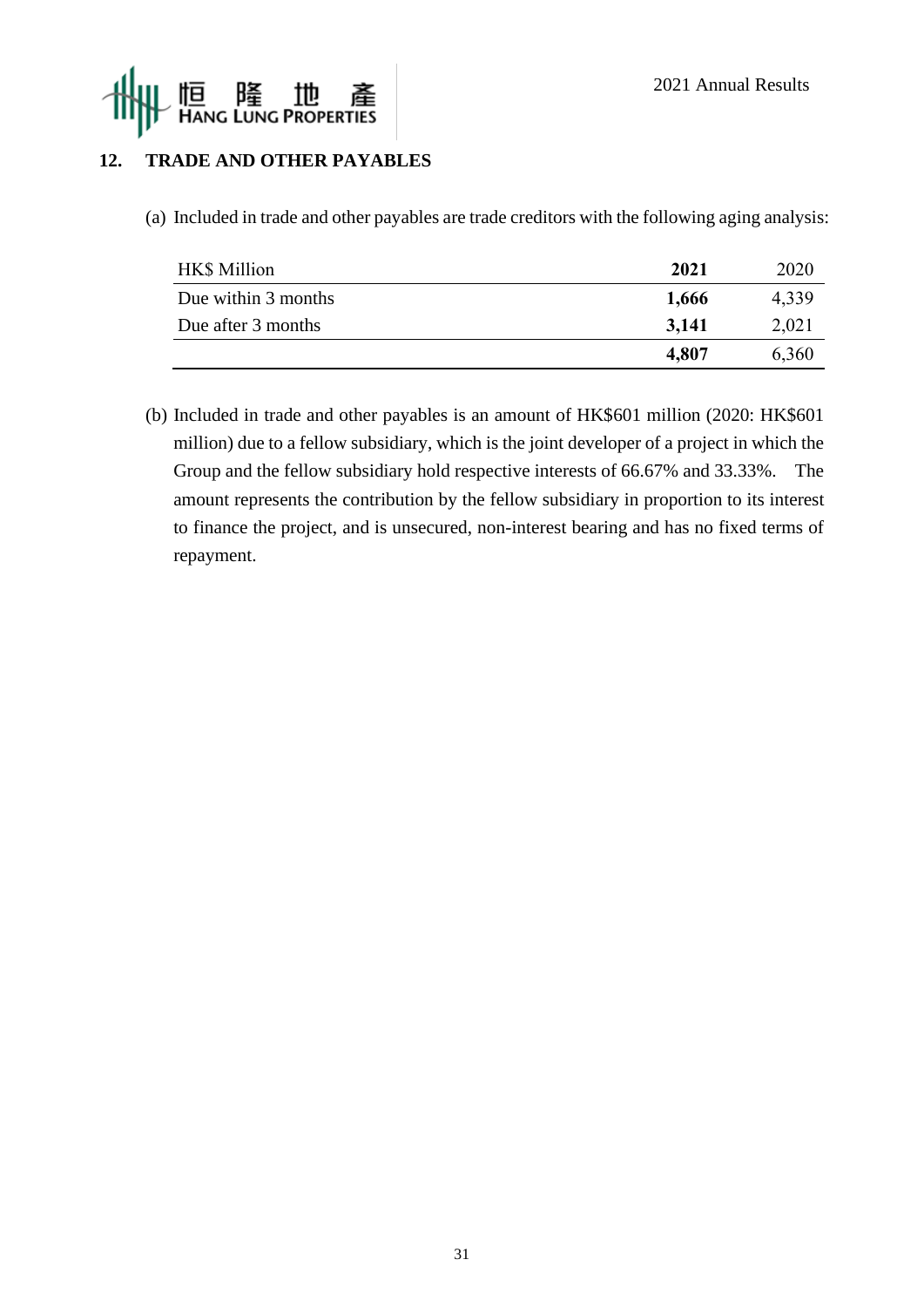

# **OTHER INFORMATION**

## **Employees**

As of December 31, 2021, the number of employees was 4,165 (comprising 1,052 Hong Kong employees and 3,113 mainland China employees). The total employee costs for the year ended December 31, 2021, amounted to HK\$1,793 million. We provide competitive remuneration packages for all employees including discretionary bonuses payable based on individual performance. We regularly review remuneration packages to ensure that they comply with relevant regulatory requirements and market conditions. The Company has share option scheme and provides professional and high-quality trainings for employees.

## **Purchase, Sale or Redemption of Listed Securities**

HLP Finance Limited, a wholly owned subsidiary of the Company, fully redeemed the USD500 million 4.45% guaranteed notes due 2021 (stock code: 5726) at principal amount upon maturity on April 16, 2021.

Save as disclosed above, neither the Company nor any of its subsidiaries purchased, sold or redeemed any of its listed securities during the year.

## **Compliance with Corporate Governance Code**

During the year, the Company complied with the code provisions set out in the Corporate Governance Code as stated in Appendix 14 of the Rules Governing the Listing of Securities on The Stock Exchange of Hong Kong Limited.

## **Audit Committee**

The annual results for the year ended December 31, 2021, have been reviewed by the Audit Committee of the Company. Hang Lung Properties' consolidated financial statements have been audited by the Company's auditor, KPMG, and it has issued an unmodified opinion.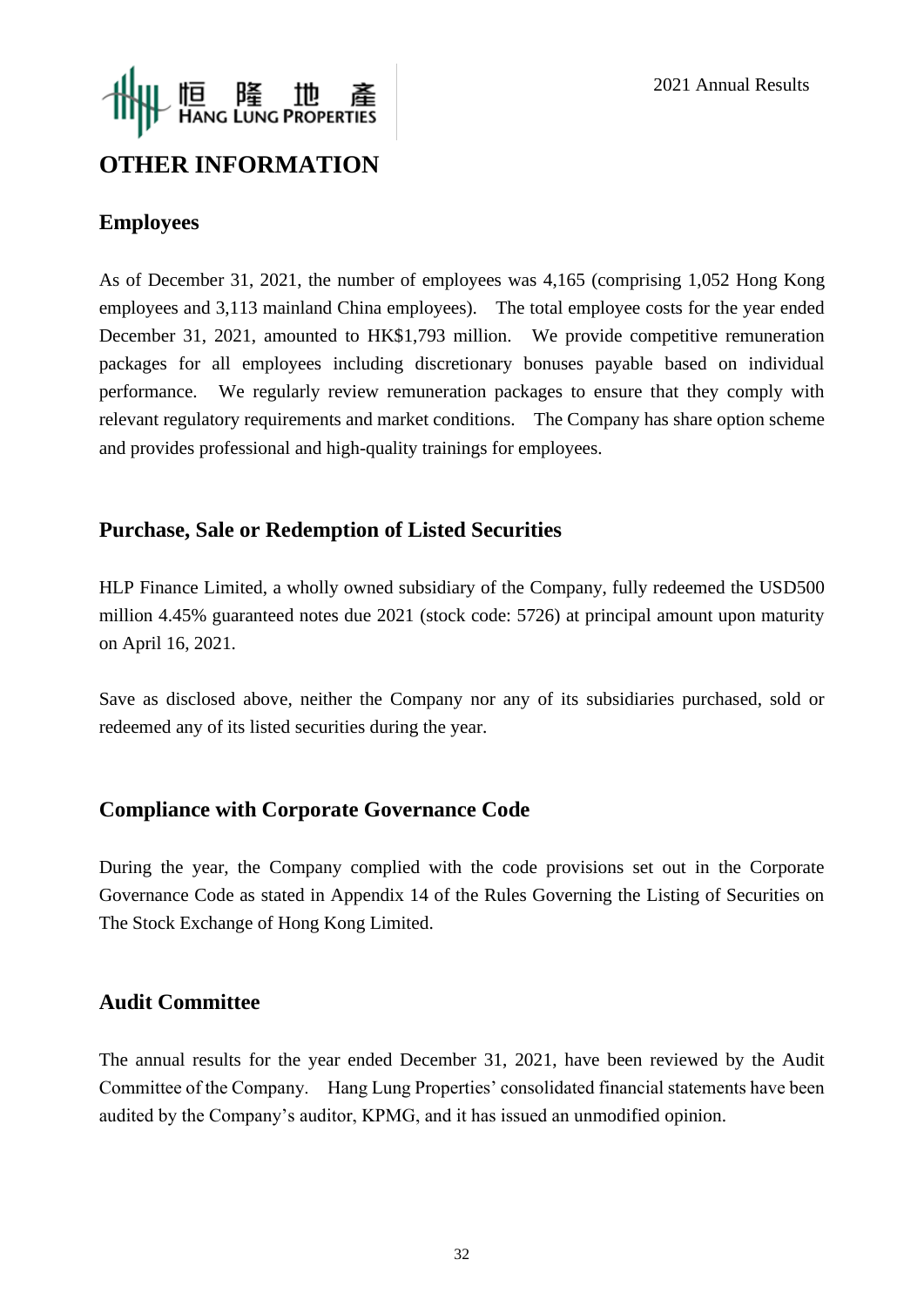



# **Book Close Dates**

## **For ascertaining shareholders' right to attend and vote at the Annual General Meeting (AGM)**

| April 22 to 27, 2022      |
|---------------------------|
| 4:30 pm on April 21, 2022 |
| April 27, 2022            |
| April 27, 2022            |
|                           |

#### **For ascertaining shareholders' entitlement to the proposed final dividend**

| Book close date                | May 4, 2022            |
|--------------------------------|------------------------|
| Latest time to lodge transfers | 4:30 pm on May 3, 2022 |
| Record date                    | May 4, 2022            |
| Final dividend payment date    | May 19, 2022           |

On Behalf of the Board **Ronnie C. Chan** *Chair*

Hong Kong, January 27, 2022

*As of the date of this announcement, the board of directors of the Company comprises: Executive Directors:* Mr. Ronnie C. CHAN, Mr. Adriel CHAN, Mr. Weber W.P. LO, Mr. H.C. HO and Mr. Kenneth K.K. CHIU *Non-Executive Director:* Mr. Philip N.L. CHEN *Independent Non-Executive Directors:* Mr. Nelson W.L. YUEN, Mr. Dominic C.F. HO, Dr. Andrew K.C. CHAN, Prof. H.K. CHANG and Ms. Anita Y.M. FUNG